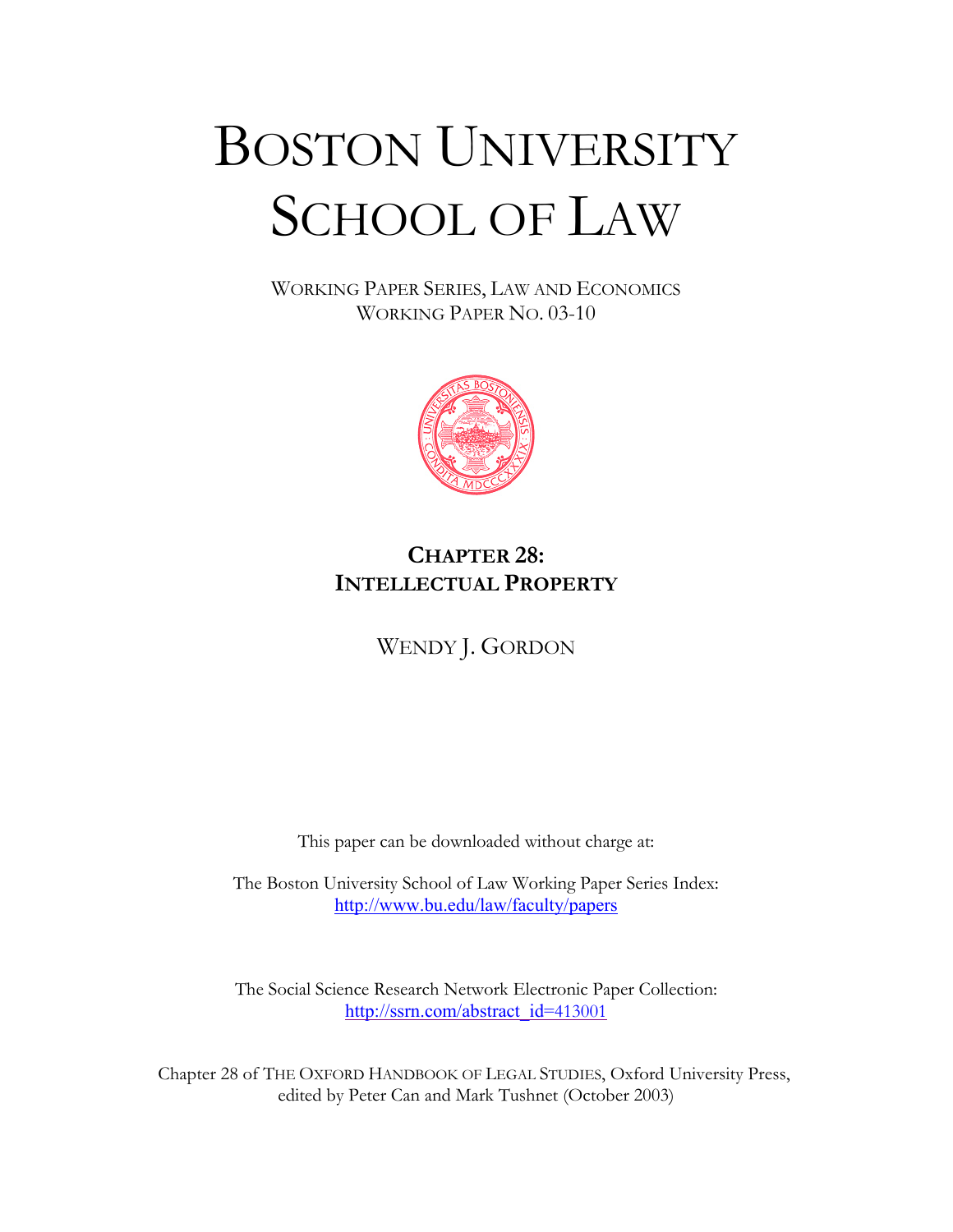### chapter 28

## **INTELLECTUAL PROPERTY**

### wendy j. gordon

### **Introduction**

### **. Defining the Field**

### .. *Overview*

This chapter concerns a group of doctrines that bear a family relation to each other. Doctrines usually included under the rubric of 'Intellectual Property' (IP) include, among others, copyright, patent, trademark, trade secrecy, so-called 'moral' rights, rights in the topography of integrated circuits, rights in industrial design, plant breeder rights, rights of publicity, database rights, and rights against misappropriation. Not all nations recognize or enforce all the doctrines, but because of international obligations, most nations must recognize much of this list.

Each doctrine involves restraining people from using or duplicating a pattern that is owned by, or associated with, another party. The range of potentially covered

Copyright by Wendy Gordon. I thank Paula Baron, Robert Denicola, Estelle Derclaye, Rochelle Dreyfuss, Gail Evans, Mike Meurer, Malla Pollack, Richard Posner, David Vaver, and Richard Watt for generous suggestions, and Allan Axelrod for helping me to see that IP (and intentionality) is everywhere. Finally, I would like to express my appreciation to F. Scott Kieff who contributed substantial ideas and expression to my discussion of patent law. Responsibility for all error of course rests with me.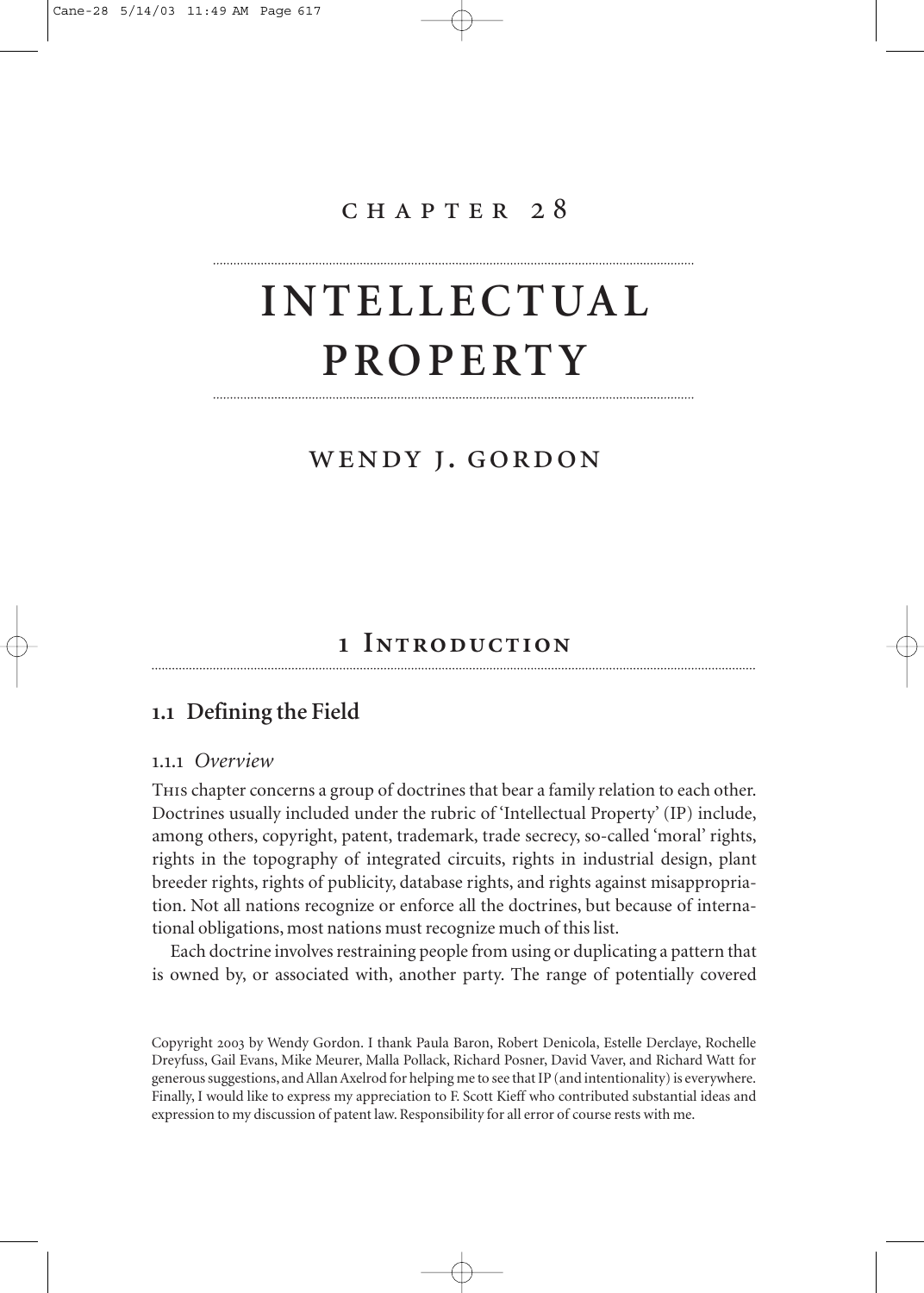patterns is wide, including, for example, patterns in words, symbols, gene segments, the settings on computer switches, physical structures, processes, colors, and sounds. The patterns are thought of as valuable intangibles, capable of being embodied in, and replicated by, physical media.

There are five key parts to each such law. An IP law will specify the kinds of subjectmatters (patterns) covered; it will define the nature of the restraints (rights) associated with the covered subject-matters and specify the corresponding remedies; it will state the criteria that give rise to ownership or other ability to assert the rights; it will specify privileges, limits, and defenses to the rights; and it will specify whether and how the rights and privileges are transferable.

### .. *Can 'Intangible' or 'Intellectual' Serve as Unifying Concepts*

As noted, the conventional label for the field has become 'Intellectual Property', but the label is not fully accurate. One difficulty is that the label presumes that a 'thing' exists that can be owned. However, the 'thing' around which rights are organized in IP—the intangible product—is simply a conceptual construct. Most IP doctrines can be reconceptualized in ways that dispense with the notion of intangible 'things'. For example, instead of seeing trademark law as allocating rights in a 'thing' called a 'trademark', one can rather see trademark doctrines as an elaboration of rights against fraud. For another example, copyright law can be seen as a legal device that simply enables authors to charge different prices for identical copies (Gordon in Symposium on the Internet and Legal Theory, 1998). Another difficulty is that the term 'intellectual property'is drastically overbroad, for virtually any interest can be conceived of as a 'valuable intangible'. For example, a decrepit factory can, without causing any physical damage, injure the property values of its residential neighbor. The factory's ugliness is an 'intangible'—but that does not make zoning law a branch of IP.

The word 'intellectual' in 'intellectual property' does not only refer to the intangibility of the 'things' involved. The word 'intellectual' is usually taken to indicate that the patterns protected by IP doctrine have been produced by human mental activity. For example, the painter deliberately creates the patterns of brushwork and colors that make up the mural or portrait. Yet here, too, the language is deceptive, for in some IP fields it can be very hard to see the role of mental activity. For example, the 'right of publicity' attaches to famous faces—and although the celebrity's career may be a deliberate artefact, the face probably is not. Similarly, trademarks can be protected even if the companies using them did not originate them. For another example, many English-speaking nations give copyright or *sui generis* protection to databases that are a product more of physical than mental labor. Perhaps it would be better to say that the 'intellectual' component can be either in the mode of creation, *or* in the way that product is used.

Such an alternative formulation has possibilities: after all, the celebrity face, the trademark, and the database can all serve as sources of meaning or information. However, although that approach to definition has the merit of embracing more IP doctrines, it has the vice of over-breadth. All things can be invested with meaning, and even the most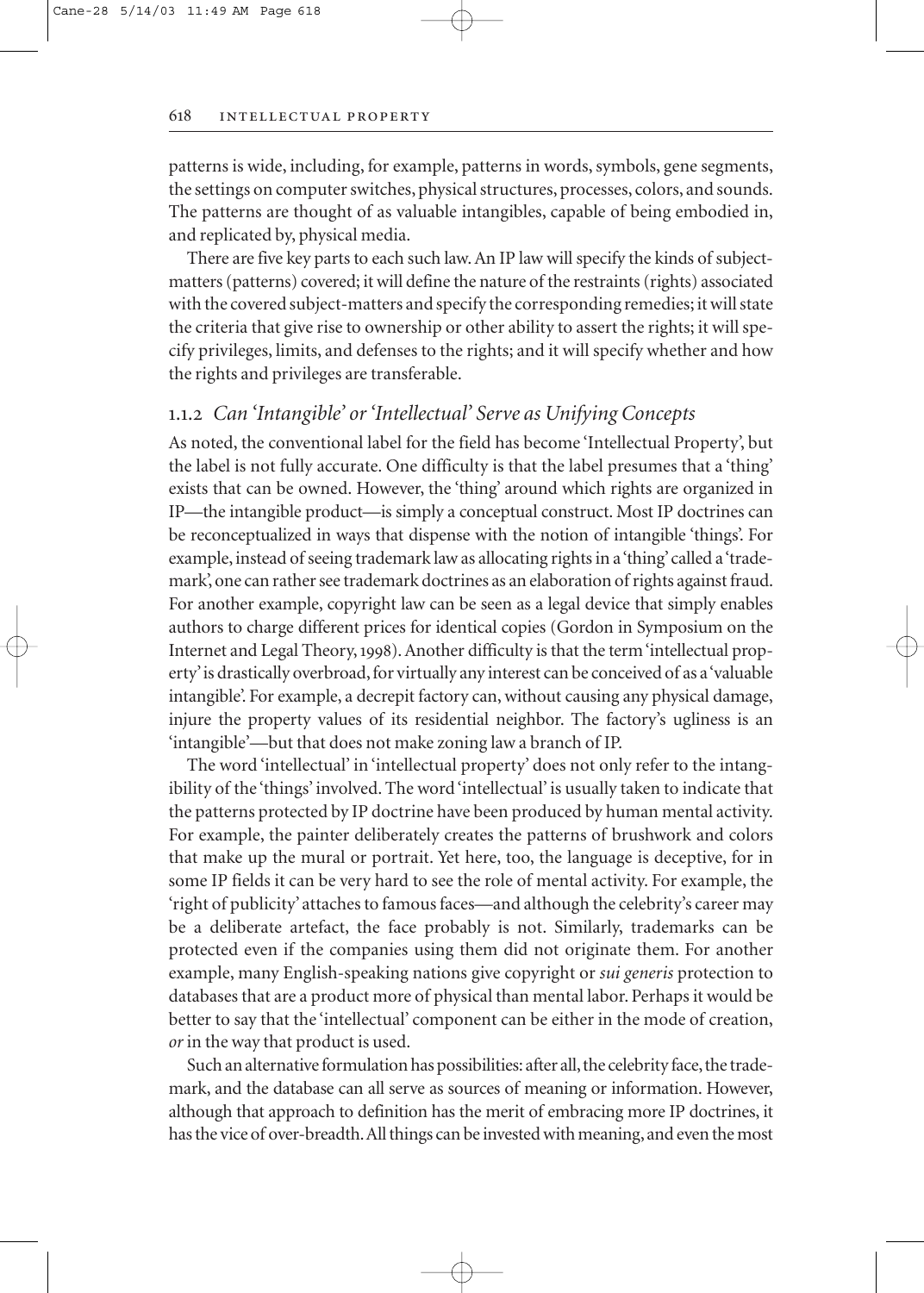physical of values may depend on knowledge (e.g.water increases in value once we know that water is for drinking). If 'intellectual'refers to the fact that some aspect of creation, distribution, or use employs the mental faculty, virtually nothing would be excluded.

### .. *Is it 'Property'?*

The 'property' portion of the 'intellectual property' label has caused practical as well as conceptual difficulties. Too many courts have assumed that all things called 'property' should be treated similarly, ignoring the important physical, institutional, and statutory differences that distinguish intellectual 'property' from the tangible kind. For example, it has become standard in the study of IP to note that patent and copyright reflect a *balance* between two effects on society: () providing incentives to authors and inventors, and  $(2)$  providing access to the members of the public, both as consumers and as potential new authors and inventors who need to copy in order to implement their own creativity and skill. The first goal (incentives) is served by giving rights to IP proprietors. The second goal (access) is served by giving liberties to the public, which involves limiting IP owners'rights in ways quite foreign to ordinary property.Yet those limits are as crucial to IP as are the rights that IP grants.(Or at least the limits should be as important. The dynamics of public choice sometimes result in special interests having a greater impact on IP legislation than does the interest of the general public (see Litman, 2001).)

Another difficulty with the 'property' label is that, even more obviously than with ordinary property, the essence of IP law is person-to-person, not person-to-thing. This relational focus might have been better captured by the label that the US bar employed for the field during the first half of the last century, 'unfair competition'. In my view, that was a better phrase (albeit still imperfect) to unite the various doctrines. The core and most justifiable part of the essence of the IP cause of action is to restrain some act of duplication or free riding that, if widespread, would be wrongful ('unfair') because it is immoral and/or economically costly. Economic cost in IP usually stems from the danger that free riding will cause a loss of incentives, leading to under-production, or from the danger that fraud and confusion will result from too many entities using the same symbol. However, 'unfair competition', too, is inadequate as a label.

Most obviously,it is misleading as a descriptive matter.IP owners today have rights against persons who are neither competitors nor cause effects like those caused by competitors. It is even a bit misleading to use 'unfair competition' as a normative model. That is because competitors are not the only persons who can use strangers' patterns in ways that have deleterious social effects.

Today, the phrase 'unfair competition' tends to be reserved for a particular subset of IP causes of action, particularly passing off (the tort of mislabeling one's goods to deceive consumers into thinking they are made by someone else, a tort recognized historically in virtually all countries) and misappropriation (a controversial tort recognized by some state jurisdictions in the United States). Passing off and misappropriation typically require a plaintiff to prove that a defendant's behavior is of a type likely to cause harm to the public (e.g. is likely to confuse, or likely to leave the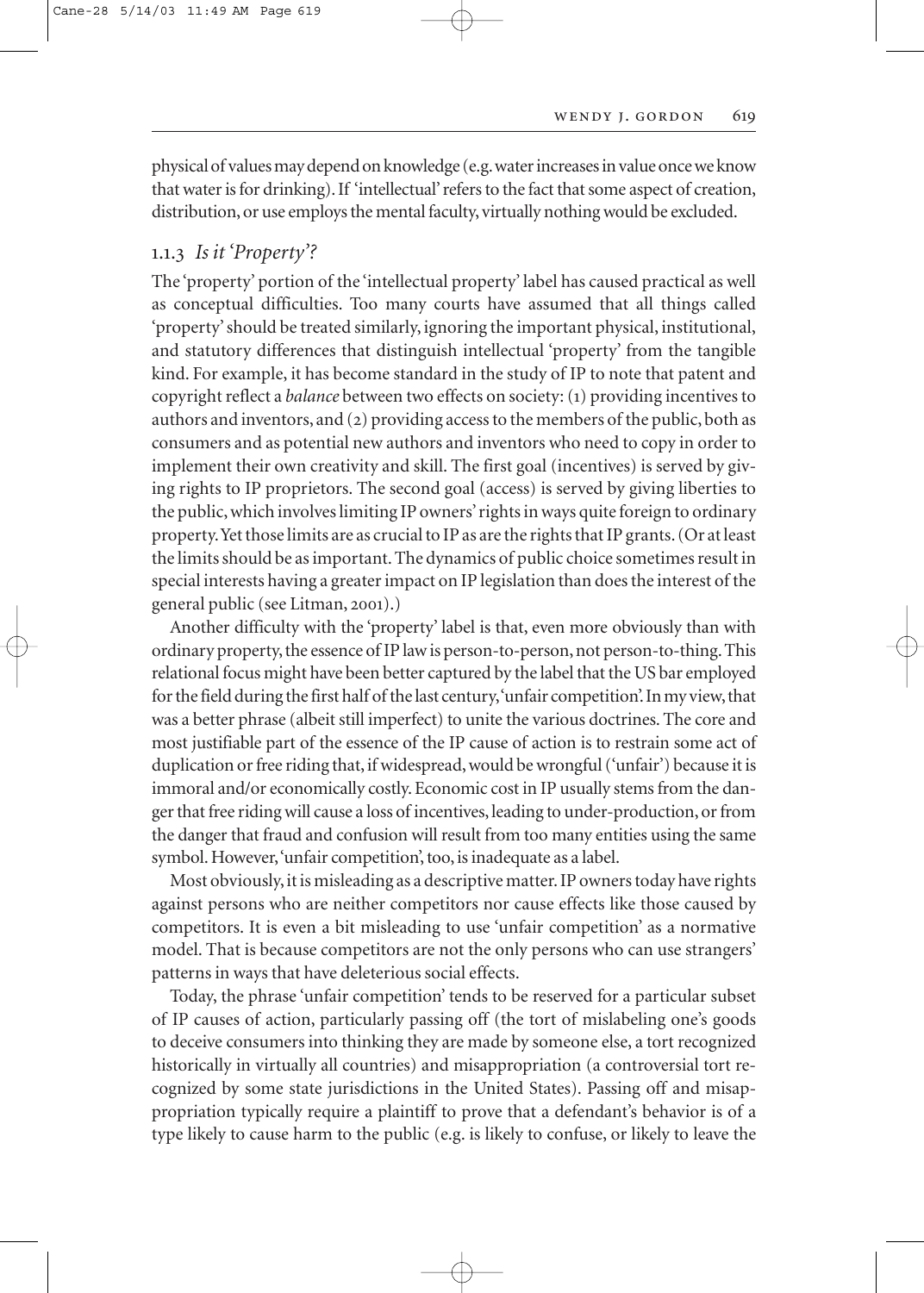plaintiff's customers without a source for the contested good or service). By contrast, neither copyright nor patent law requires proprietors in the ordinary case to offer proof that the defendant's behavior will be socially harmful. (In fact, copyright and patent typically allow proprietors to succeed even if they can show no *private* harm.)

As mentioned, many subfields in IP require judges to impose liability without allowing inquiry into whether granting the relief sought by the plaintiff will further the public interest. This, too, is characteristic of 'property'. Whether rooted in a belief that owners' pursuit of their self-interest can serve the public good, in an esteem for owners' autonomy interests, or in a desire to increase certainty and decrease litigation costs, causes of action of the property type usually require a judge to defer to an owner's will. By contrast, the approach found in 'unfair competition' was conditional. With a conditional right, the plaintiff can prevail only by proving some fact (such as likelihood of confusion, still used today in traditional trademark actions) that the doctrine takes to indicate that a plaintiff's victory would serve the public interest.

There are some economic advantages to rejecting conditional approaches and instead choosing deference to an owner. For example, the deference that is characteristic of 'property'can simplify administration, make use of decentralized information via pricing signals, and decrease the transaction costs involved in disseminating works.Some markets may well be 'perfect'enough to allow the Invisible Hand to guide owners to serve the public interest while pursuing private gain. Therefore, so long as the subject-matters protected by IP were narrowly defined, and the scope of rights were also narrow, the benefits of using the 'property' formulation clearly outweighed the costs. That is because the narrow definitions made it likely that any prima-facie violation of the IP right would also be an act that hurt the public. Dispensing with the need for a plaintiff to show a particularized personal or social harm reduced the cost of adjudication, increased certainty, and made it easier to buy and sell rights—and, so long as the IP was sufficiently narrow, may have done so without significantly chilling the socially desirable use of created works by third parties.

However, over the years, the definitions of both subject-matters and protectable rights have expanded. (For example, under early copyright statutes, the proprietor typically had rights only against slavish duplication and sale of the copyrighted manuscript. She had no right to veto, for example, a creative adaptation of her work that served a different market. By contrast, today a copyright proprietor's rights extend over creative uses that others may wish to make of her work.) With this expansion,a lack of fit between private and public interest has become increasingly likely to occur in given IP cases.

At least, so is the view of this writer, and of the growing academic consensus. Various devices exist to ameliorate this situation. More IP rights could be put into a conditional form, such as 'unfair competition', where the plaintiff would have to show some indicia that the public interest would be served by stopping the defendant's behavior, or making the defendant pay. Another possibility is to retain the property form, but alter its remedies, perhaps eliminating injunctions in a significant class of cases (Reichman in Dreyfuss *et al.*, 2001; on separating the inquiries into behavior and compensation, see Gordon in Elkin-Koren and Netanel, 2002). There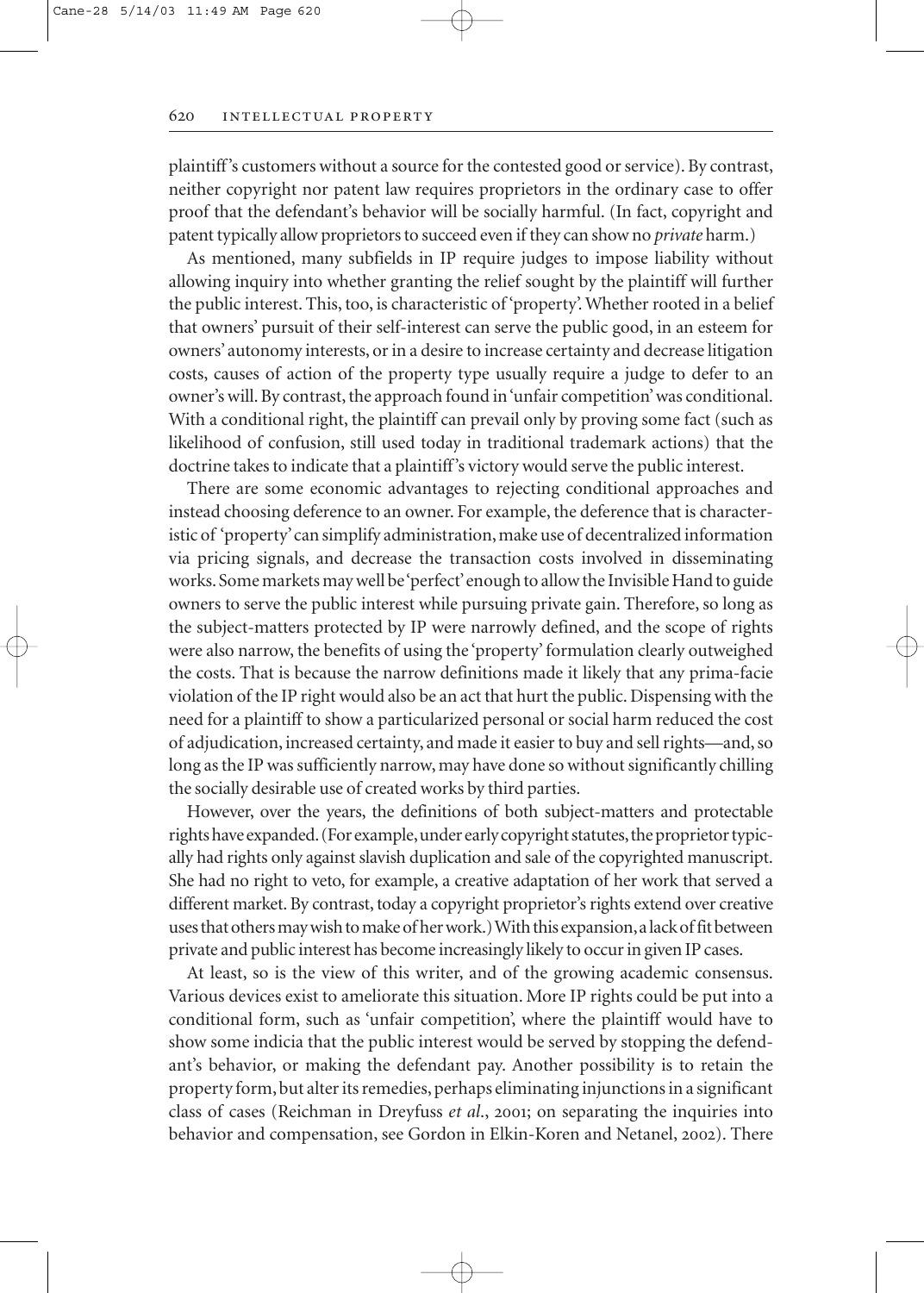are many ways in which the scope and subject-matter of IP could be trimmed back to a narrower and more easily justifiable compass.

As mentioned, one salient alternative might be to modify the strict property form with procedures or defenses that make IP rights more conditional. The US defense of 'fair use' is one such possibility. It can be employed as a sorting device. When the defendant cannot plausibly claim fair use, that may indicate that her case can safely be decided via formal deference to an owner. When by contrast, the defendant can make out a plausible fair use claim, that may be a case worth the high cost of a judge doing a case-by-case, fact-intensive evaluation of whether the defendant's use should go forward. Such defenses can be structured so that the defendant has to make some special showing to trigger their application, thus potentially reserving the complexity of non-property conditional inquiry to a manageable subset of cases.

Copyright and patent are unlike ordinary tangible property in a number of ways. From an economic perspective, the subject-matters of copyright and patent are more like inexhaustible 'public goods' that are ordinarily un-owned, than they are like exhaustible 'private goods'. Further, there are both personal and public interest components to many IP doctrines, leading the law to give less market control to 'owners' than to most owners of ordinary tangible property. However, over time, IP is becoming more like ordinary tangible property.

Constraining the growth of IP is conceptually attractive but politically difficult, in part because of international agreements and industry pressures, and in part because, ironically, the 'property' label itself seems to reassure some judges and legislators that the expansions in IP have legitimacy. Nevertheless, serving the public good by constraining IP is a fruitful area in which much scholarly work is being done, particularly under the rubrics of expanding the public domain, and investigating the possibilities of commons-based institutions.

In sum: although copyright and patent do not require proof in *individual* cases that the defendant has done harm or behaved badly, the rationales typically given to justify copyright, patent, and most of the other IP doctrines are the same as those underlying 'unfair competition', namely, a desire to restrain behavior that is either immoral or likely to damage the public. Under the rubric of 'Intellectual Property', unfortunately, the grant of rights often outruns its rationale.

### .. *Is Similitude the Key to IP?*

As a penultimate try at unifying the field,I will return to the notion of 'pattern'with which this chapter began, and suggest that IP concerns *similitude among patterns*. (Instead of 'similitude',one could say 'resemblance'or 'likeness'.The central conception of similitude is the quality of two things being identical or similar in essential respects, either in function or as perceived.) Plaintiffs in a trademark, copyright, patent, right of publicity suit are usually suing because someone has made, sold, or employed a pattern that in essential ways is *similar to* something the plaintiffs made or something associated with them.

'Similitude'is hardly a perfect unifier. First, similitude serves different functions as one travels from doctrine to doctrine. Secondly, not all the branches of IP require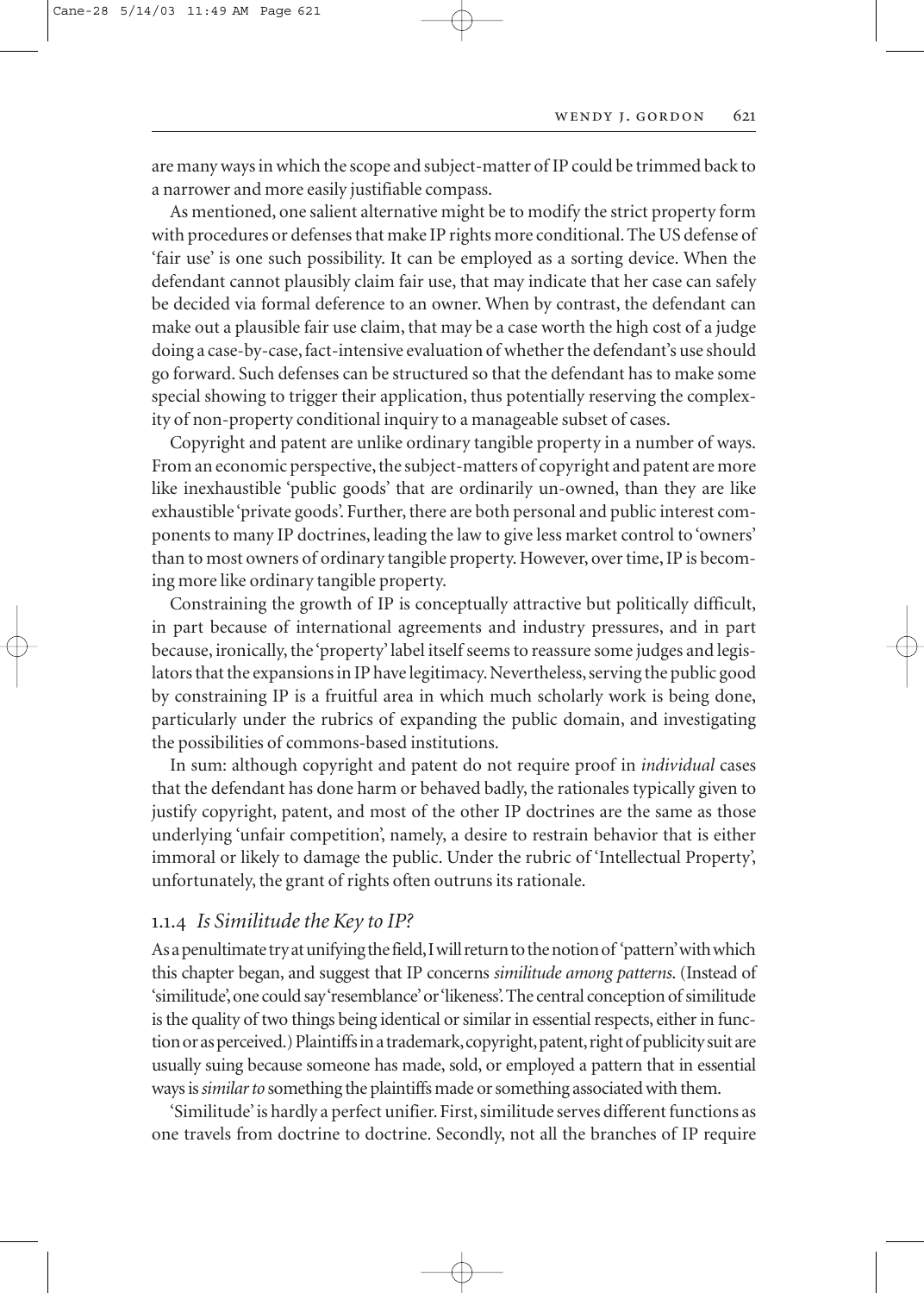### intellectual property

a showing of similitude; notably, 'moral rights' can be concerned with protecting original paintings and sculptures from distortion. In the European countries where moral rights originated, however, moral rights extend to distorted copies (similitudes) as well. Moreover, as the scope of IP rights expands (particularly in copyright and rights of publicity), the test for infringement threatens to go far beyond similitude. Suits have been successful because the defendant has done something that could *remind* the audience of plaintiff, or had the same *concept and feel* as what plaintiff made, or somehow borrowed a luster associated with plaintiff. Nevertheless, I suggest it is the role of similitude that has led the courts and the academy to see the various doctrines now known as Intellectual Property as belonging together.

### .. *Externalities: The Beneficial and Harmful Effects one Causes without Experiencing*

A final unifying concept remains to be considered: the notion of 'externality'. Those effects that flow from an act that do not affect the actor herself are said to be 'external' to her. An effect becomes 'internal' when law (or the law of nature) brings the impact to bear on an actor who had a role in causing it.

The externality notion is applicable to that subset of IP concerned with copying. This subset comprises the largest part of IP. For example, a copyright suit can be won only if copying is proved, and even in patent and trademark suits—where coincidental similitude can give rise to liability—many important cases involve copying. To copy is to reap a benefit from the efforts of the person copied. Thus, most of IP law is concerned with internalizing positive externalities: when someone copies or adapts a book or invention without paying the originator, the benefit remains 'external' to the originator and is thus unlikely to affect her incentives. When IP requires the copier or adapter to pay, part of the benefit is 'internalized' to the originator.

In this respect, IP can be visualized as tort law turned upside down: ordinary tort law, governing unintentional injury, encourages persons to take precautions by making them bear some of the costs their risky behavior imposes on others. IP law encourages persons to become more productive by allowing them to capture some of the benefits their useful behavior gives to others. Thus, just as ordinary accident law internalizes negative externalities to discourage carelessness, IP law internalizes positive externalities to encourage productivity.

However, note an important caveat: no one would suggest that IP should internalize *all* the benefits that flow from an intangible. For example, imagine how odd the world would be if a young person had to pay the authors of his textbooks for all the benefits that, over a lifetime, the books generated for him. Therefore, 'externality' merely provides a mode for beginning one's analysis, and does not provide a selfdefining answer to how far IP should extend. Among other things, IP must be as concerned with the follow-on innovator as with originators. In the year 2003, every originator is a borrower as well. Many IP doctrines recognize this need to serve new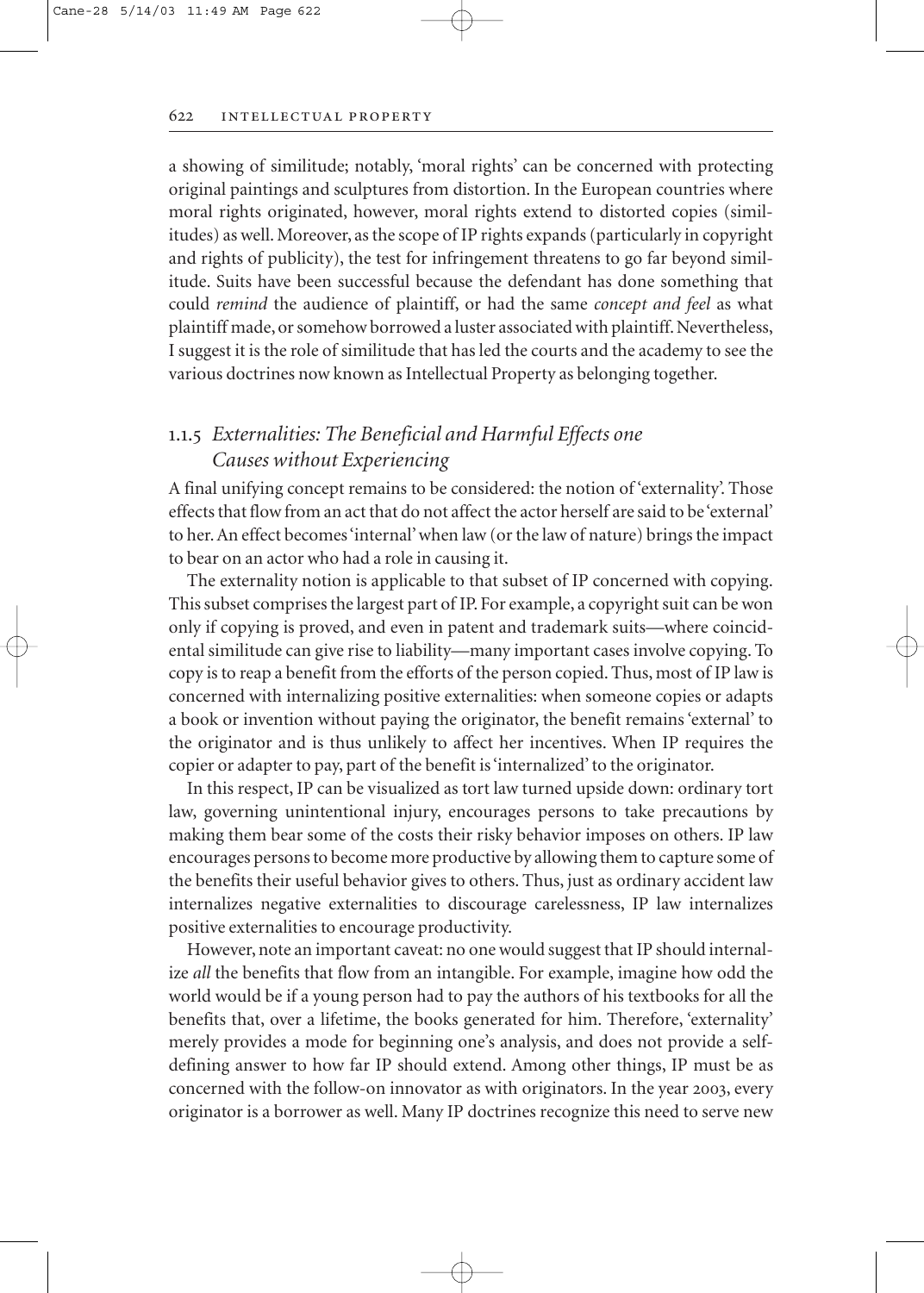generations, and accommodate it by techniques such as limiting the duration of the copyright or patent term, limiting the scope of rights, or shielding some subjectmatters from ownership. (To illustrate the latter technique, readers are free to build upon the ideas they learn in copyrighted books because 'expression' but not 'ideas' can be owned under copyright law.) As in accident law a careless pedestrian can 'cause' an accident, a copier or adapter of someone else's work can 'cause' benefits to arise for the public. Both plaintiff and defendant need to bear and capture some of the costs and benefits of their activities.

### **. Implications of the Doctrinal Divisions**

Just as there is dispute on how to characterize the field, there is a great deal of interpenetration among the categories. For example, analogies from trademark law have helped expand the right of publicity, and once the right of publicity was established, lawyers representing plaintiffs in trademark cases used analogy to borrow some attributes from the new right of publicity to expand trademark law further (Denicola,  $1994,$  esp.  $617-27$ ).

Scholars dispute not only the normative basis of the various doctrines (morality and natural law? consequentialism? consistency?), but also the boundaries between doctrines (both patent and copyright can cover aspects of computer programs), the institutional tools in which the various doctrines are instantiated (property rights? personal rights? conditional tort rights?), and the institutional sources (judges? legislatures? constitutions? custom?) that are best suited to create IP rights.

The battle of labels is oddly important, since the increased economic importance of intellectual products has made the scope of IP a major political issue. The 'property' analogy helps the law of IP expand much as, in earlier days, the more pejorative but equally descriptive label 'monopoly' helped keep IP from expanding. Behind the labels are some obvious functional queries. The debate over 'property' versus 'tort' usually centers on the extent to which an IP 'owner'can sue to restrain or obtain compensation for a non-harmful use. (Since free riding by definition always creates *some* benefit—someone is getting a ride, after all—the question of whether an IP plaintiff need prove harm can be an essential issue.) The debate over 'personal' versus 'property' characteristics usually centers on the question of whether a given right is waivable, alienable, or descendible/heritable. And so on. Despite a century of Legal Realism, the functional issues are often obscured by labels.

### **. Overview of Developments in IP Theory**

It is often said that on the European Continent, IP is perceived as having its roots in natural law and natural right, while in Anglo-American jurisdictions the basis of IP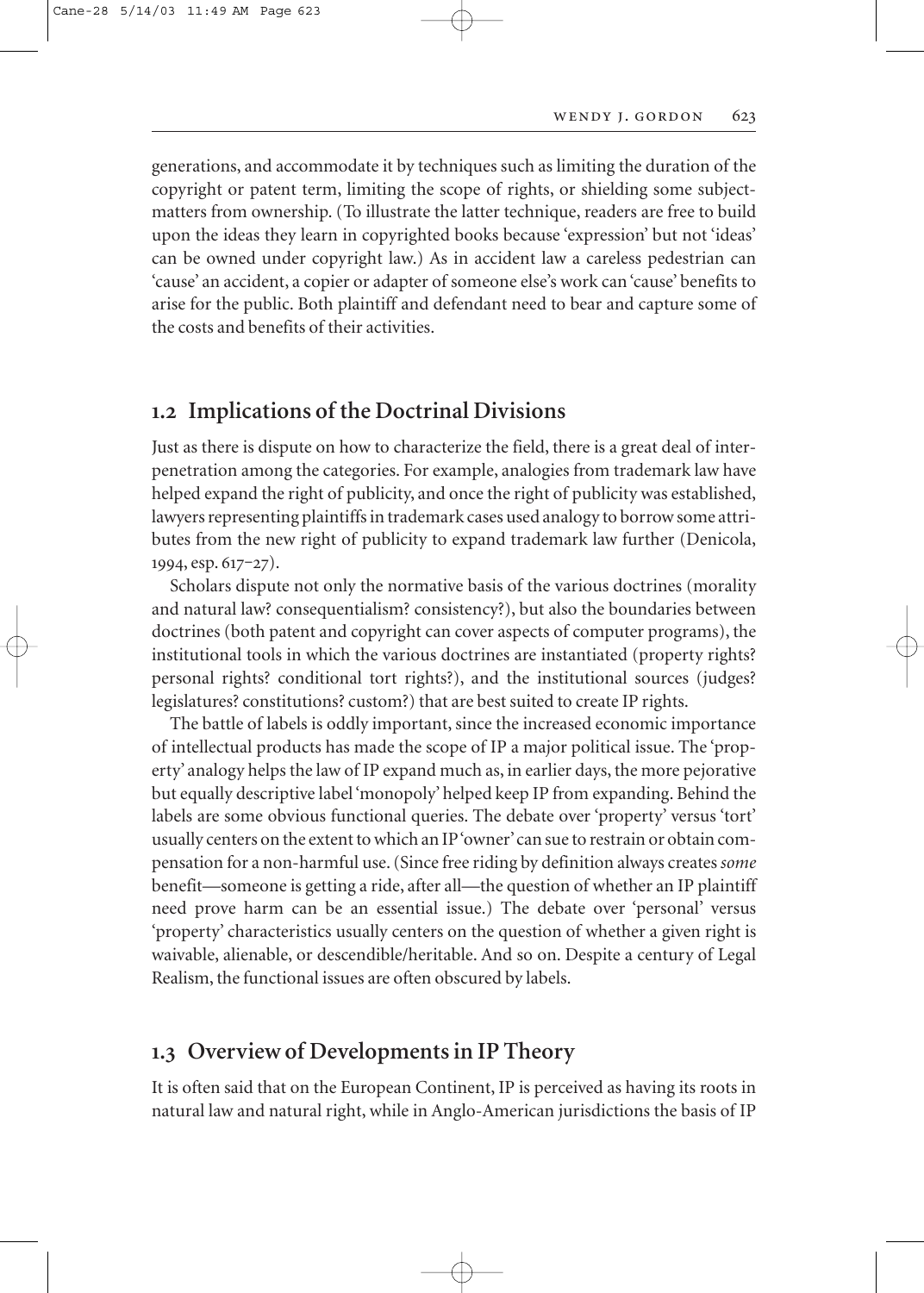#### intellectual property

is utilitarian (Kase, 1967). For example, the dominance of consequentialist reasoning in the United States is indicated by the language of the constitutional clause authorizing Congress to grant copyrights and patents: 'To promote the Progress of Science and the useful Arts' (art. I, cl. 8, para. 8). Nevertheless, intimations of both rightsbased and utility-based claims can be found in most countries. For example, both rights-types of analysis and consequentialist forms of analysis can be found in the revolutionary settings of both the United States and France (Ginsburg, 1990).

IP theorizing was sparse in legal academia until the second half of the twentieth century. Despite an occasional lapse into illogic on the part of courts and legislatures, theorizing on intellectual property law has flowered as IP has become more economically important. So far, the theoretical approaches have derived largely from the models used for analyzing the common law. Theories of torts (involving physical harms), property (of the tangible type), and restitution (unjust enrichment) have been extended into IP, with useful results.

The most profitable lines of analysis for copyright and patent have been drawn from economics, where the most influential writing has so far come out of the United States. However, the US law and economics movement has tended to take a proproperty position. It is only recently that the economic virtues of common ownership have begun to be explored there, by scholars such as Benkler (2002), Eisenberg (in Dreyfuss *et al.*, 2001), and Rose (1998). Much of the literature exploring the virtues of common ownership for IP has come from Australia and Canada (see Drahos, 'Introduction', and articles by Mandeville and others in Drahos, 1999, and Coombe, forthcoming). However, with the formalization of the 'anti-commons' model the United States is catching up. See, for example, Heller and Eisenberg (1998).

On the philosophical side, theories developed from a Lockean base have been the most influential in IP. John Locke argued that persons who mixed their labor with an object from the common—such as someone who caught a fish, or picked an apple from a wild apple tree—should have property in it, subject to the proviso that the person seeking property has left 'enough, and as good' in the common for others to use. Lockean theory has been used as a basis for 'justifying' IP and, via the Lockean proviso, as a basis for curtailing its reach (Drahos, 1996; Gordon, 1993; Hettinger in Drahos, 1999).

For example, some have questioned the fairness of the rule adopted by most countries that gives patent owners the power to enjoin even coincidental and independent invention.Yet 'fairness'is a slippery concept. The Lockean proviso provides one fruitful logic for examining this aspect of patent doctrine.When a patent owner is entitled to restrain a third party who happens to have independently duplicated his work, the restraint leaves the third party without 'enough and as good'. Therefore if the patent rule is to be justified in fairness terms, investigation is needed into whether there is empirical support for alternative formulations of fairness, such as whether all persons involved in a patent race *consent* to the winner-take-all patent system—or, perhaps, whether the short duration of patents suffices to keep 'enough, and as good' for the re-inventor (Sherman and Bently, 1999; Gordon, 1993).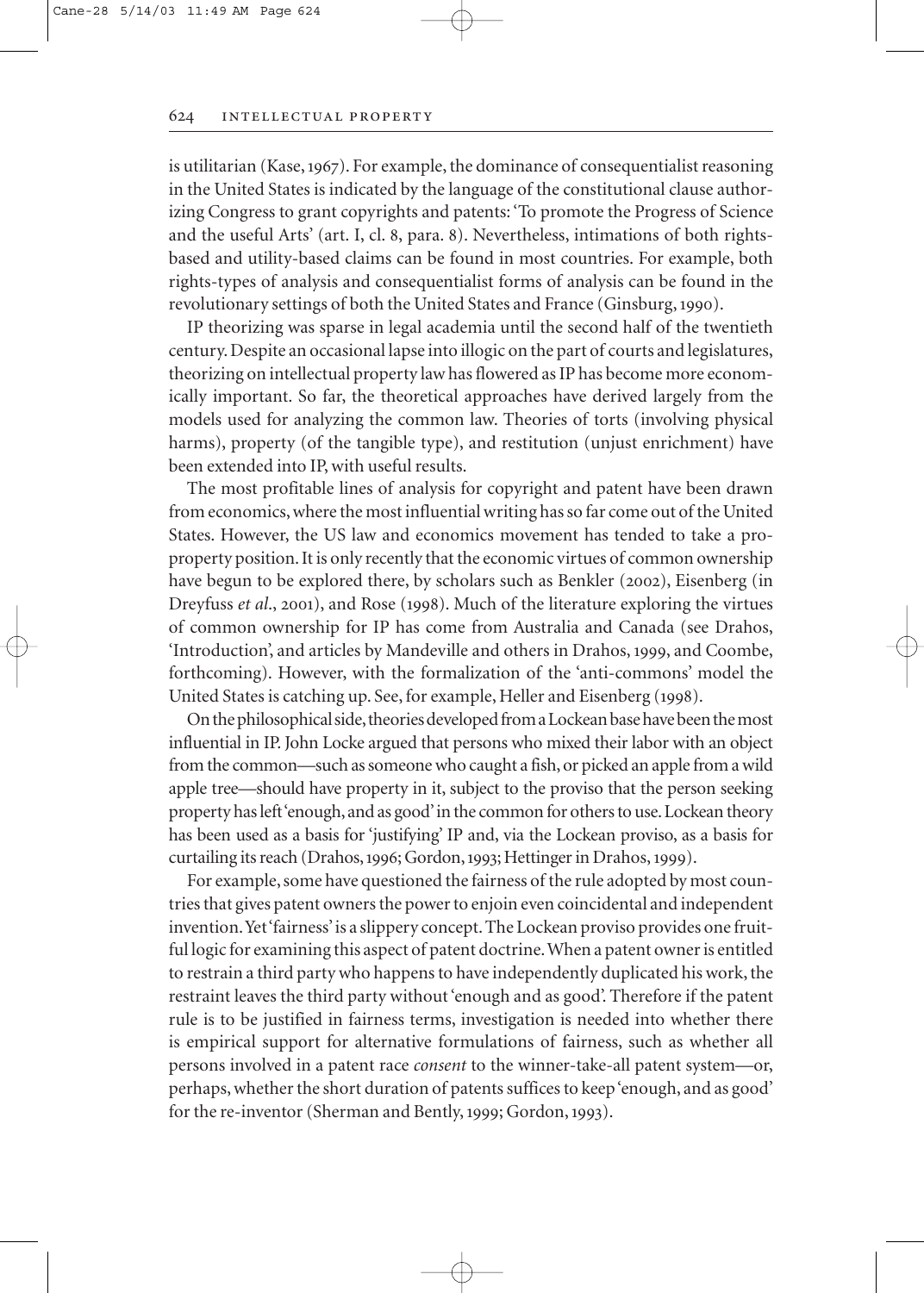For a potential application of the Lockean proviso drawn from copyright, consider an influential work of authorship that has deeply affected its audience.A broad copyright law could give that work's author the power to restrain new authors who are hostile to the first work's point of view from making substantial but necessary quotation from that first work. Such suppression could leave persons affected by the first work worse off than they would have been had they never seen the first work. This harms them, and violates the essential equality that the proviso seeks to protect. Accordingly, the hostile use of the first work should be permitted (either by employing a doctrine of 'fair use' or 'fair dealing', or by limiting the first author's prima-facie claim rights), lest second comers lack tools to deal with their culture that are 'enough, and as good' as the tools the first author had at her disposal.

A difficulty with Locke's argument is that it focuses on 'labor', and many of the IP doctrines distinguish between () physical work and mental work, and between () creative mental work and merely arduous mental work. Although countries and doctrines differ on the importance of the 'kind' of labor employed, and modern IP law sometimes seeks to look at the created 'thing' separately from the process that brought it forth, it is clear that the kind of labor or creativity often matters a great deal (Sherman and Bently, 1999). Locke's philosophy does not readily explain why the type of labor should matter.

Economics does not provide a ready explanation either. Goods produced by both physical and mental labor, and by both creative and non-creative mental labor, can suffer from public-goods-type fencing difficulties. (For example, even a non-creative database can be cheaply copied, as can a non-creative layout of type on a page, or a restored movie.) Nevertheless, nations typically reserve the initial grant of IP rights to products involving at least some mental labor, and some doctrines and nations give greater protection to the creative and inventive.

To explain the dominance of this trend, and the fact that most observers are more comfortable with 'property'-like protection for intangibles tinged with personality, one explanation might be technological history: most physical work, such as laying out type, did not become open to free riding until recently. (In prior centuries, each typesetter had to set his own type; today, a typeset manuscript can be quickly scanned into a computer and duplicated.) However, more than path dependence may be at work. For investigation of whether and how the 'personal' element *should* be important, we probably should look to sources such as Hegelian and Kantian philosophy. At least in the English-speaking world, although some valuable work has been done (see Drahos, 1996; Hughes, 1998), application of those schools of thought to IP is still at an early stage. Another possible explanation for the respect given the 'personal' may be a romantic vision of authorship that understates the author's need to use and build upon her predecessors (Boyle,) (criticizing the notion of romantic authorship). Nevertheless, all accounts that lay stress upon the 'personal' element have to face the awkward fact that most copyrights and patents are owned not by the authors and inventors, but by their employers or assignees.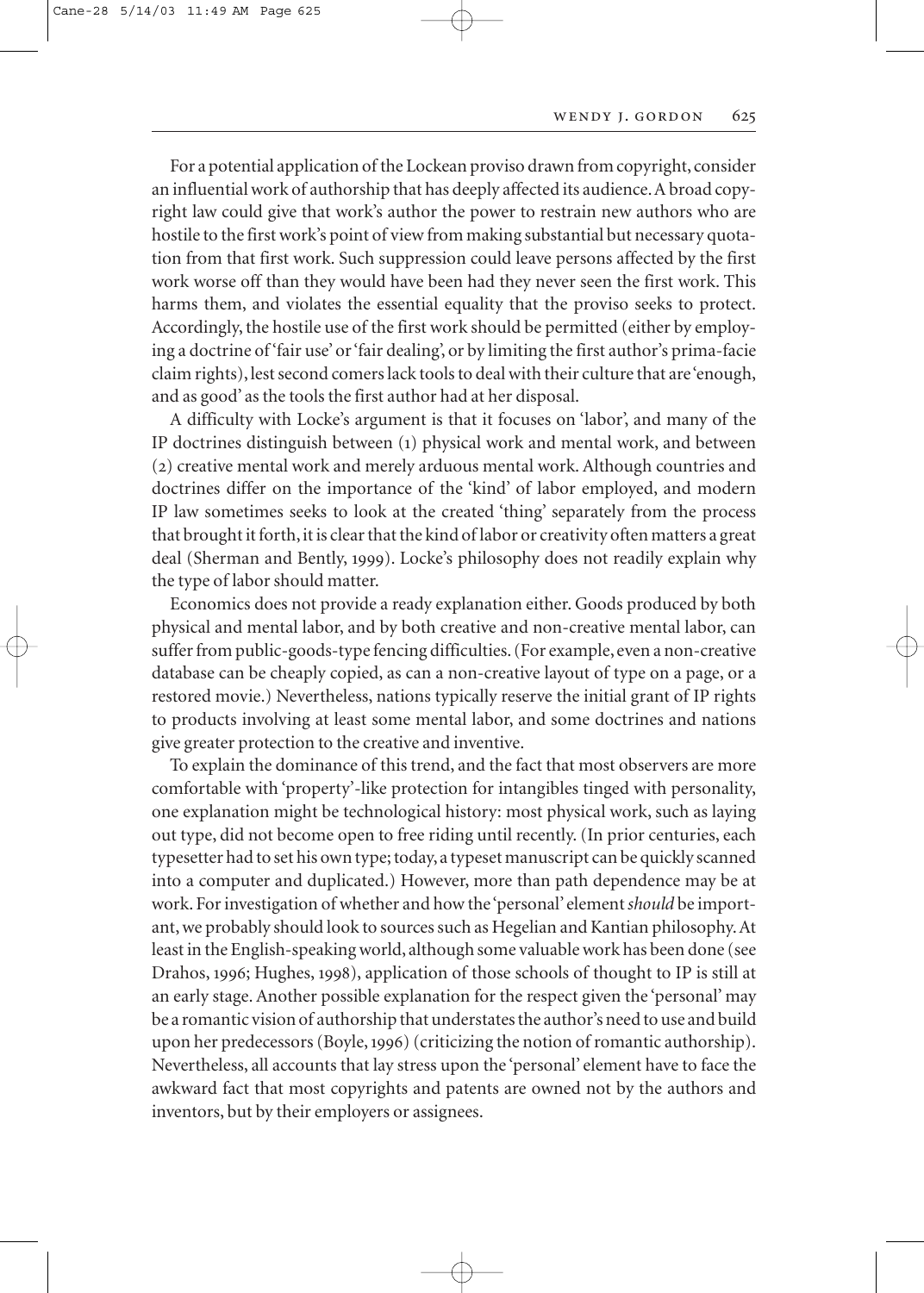Some work has been done on the basic question of when and whether products of the mind should be commodified (Elkin-Koren and Netanel, 2002). The empirical fact that something has value too often leads judges and lawgivers to give it property status. Property need not and should not automatically flow from value (Dreyfuss, ). There are many reasons for this—notably, privatizing individual value flows can threaten a larger but less-appropriable stream of social value (Drahos, see e.g., 'Introduction', in Drahos, 1996).

The commodification literature can be helpful with this basic issue. For example, many of the policies that counsel against making body parts alienable also help explain the copyright policy that allows people to use the ideas they may have integrated into their thinking as a result of reading others' work. Ideas of human dignity have played a role in the disputes over the patenting of gene sequences, and the issue of patenting genetically altered mice and other live beings. They may also play a role in the special devices that many nations embed in their statutes for protecting authors as against the publishers and entrepreneurs who exploit their work, such as the non-waivable right of termination that the United States gives all authors outside the work-for-hire context or the Canadian right of reversion. (See Cornish, (overview of the publisher-author issue, including treatment in France and Germany); also see Hansmann and Santilli in Towse and Holzhauer, 2002, vol. 1 (arguing that giving artists non-waivable, inalienable moral rights to safeguard their work's integrity can also serve the public's economic interest).)

Similarly, IP ramifications arise out of the familiar commodification debates about whether it is better to identify distinct 'spheres' of activity (or distinct types of goods) that should be segregated from the market, or whether all activities and all goods could in some contexts benefit from non-market treatment. The 'sphere' approach supports using bright line tests such as excluding certain intangibles from possible ownership, while the contextual approach supports using flexible devices such as 'fair use'. Nevertheless, as with the anti-commons in economics, the anticommodification arguments and their application to IP are still in a fairly early stage of development.

Another area that is attracting study, but needs much more development, is the study of what kinds of environment foster the best and most diverse creative work. Most of the valuable work is likely to come from social psychologists. Consider, for example, the work of Theresa Amabile and colleagues (1996). Their experiments tentatively suggest that it is intrinsic motivation that makes for the best creative work, as opposed to extrinsic motivators such as money. How should that possibility influence our view of the extrinsic motivator that IP provides? One implication may be remedial: a full property right, complete with injunction, may feel more natural to artists, and thus less extrinsic, than would a remedy limited to monetary relief. Amabile herself admits the tentative nature of her research, and although a great deal of work is done on the psychology of creativity, more of it should be aimed at discovering how law can (or cannot) be of assistance. One complicating difficulty is the fact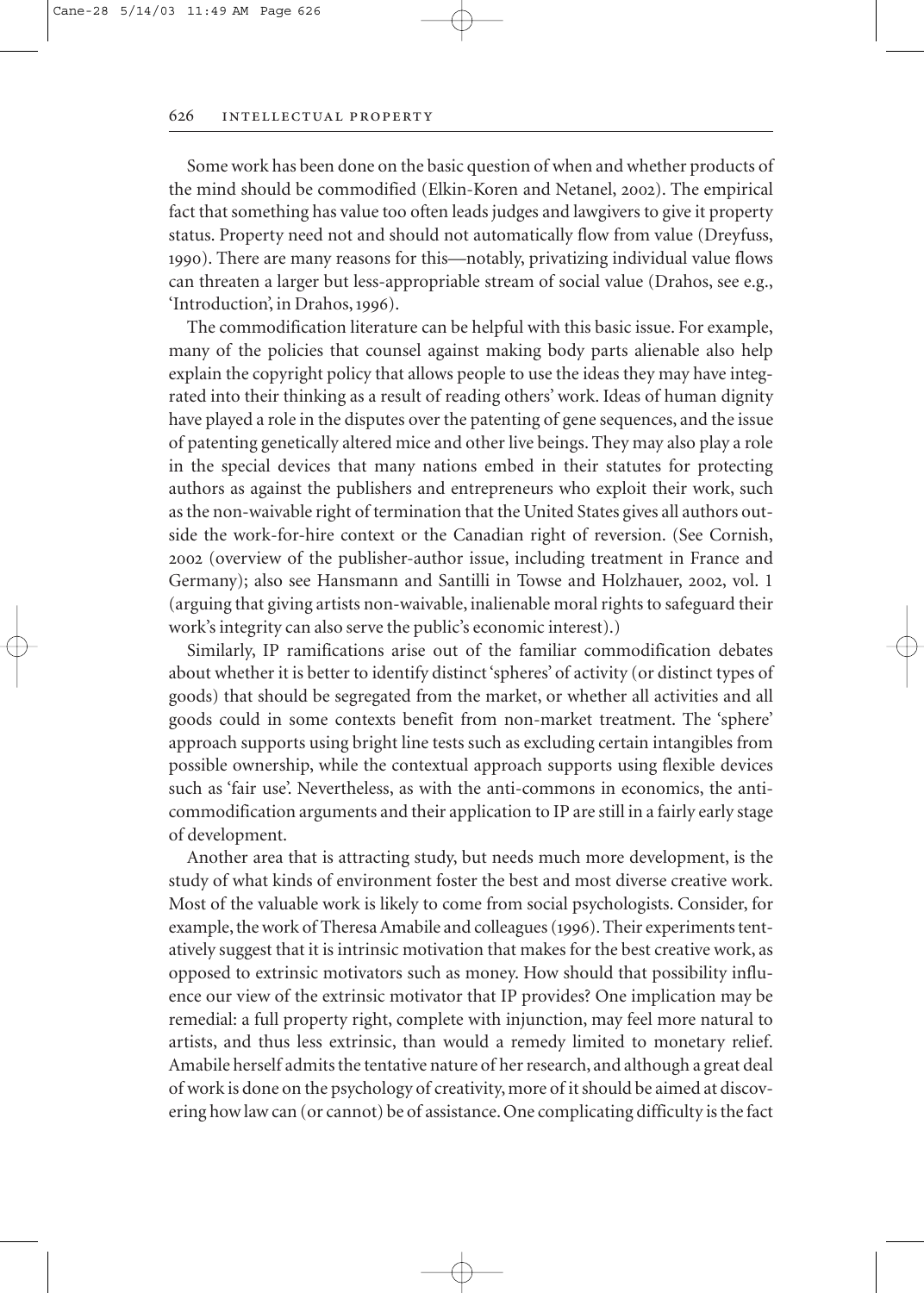that many of the actors in the IP field are corporations and persons with purely business motives.

Meanwhile, as intimated, international developments and industry pressures move ahead of sound theorizing. Increased protection is being mandated virtually everywhere. This pro-property movement has created two major problems that cut across virtually all areas of IP (copyright, patent, trade secret, and so on): developing nations (Reichman in Towse and Holzhauer, 2002; and Braga in ibid.), and public domain (Boyle, 1996; Lange in Drahos, 1999).

Regarding developing nations, most observers agree that Third World populations need both access to technology, and some ability to control and profit from their ecological and cultural assets. As for the first issue, the most prominent debate is on reasonably priced access to AIDS drugs. As for the second issue, much debate concerns issues of legal technique: how can a nation exclude outsiders from its treasures of communally developed age-old medical and cultural information, particularly given the individualistic bent and limited duration of Western models of IP.

In developed nations, the converse problem appears: the need to keep a strong public domain. There is an ironic tension between the two problems: for distributional justice reasons, many favor the developing nations keeping control over their assets, but these may be the same assets that in developed nations need to be kept free for all to use. So far, the conflict has been under-theorized, with the same scholars favoring both results without addressing the contradiction (Boyle, 1996). Part of the solution may lie in the anthropology of groups: sharing *within* a group has different implications than sharing *outside* it. Rose (1998) calls this 'limited common property'. Part of the difficulty is the tension between group and national claims of distributive justice, and individual claims of corrective justice.

Another important issue is 'fit' with free speech principles. In the United States through the First Amendment and in England and many Commonwealth countries through the Declaration of Human Rights, free speech has the potential to trump IP rights. Whether or not that potential can be fulfilled is a subject of much debate and, in the United States, recent litigation. Ironically, although publishers in England initially obtained functional protection against copyists by serving the Crown's desire for censorship, copyright came to maturity in the first copyright statute as opposed to censorship (Patterson in Drahos,).

IP law is not the only mode of excluding non-payors from creative products. Locked drawers and drawn curtains can do so as well, just as sometimes the practicalities of production can give a first comer a substantial lead-time advantage over potential copyists (Breyer in Towse and Holzhauer, 2002). While tangible space has always provided some modes of excluding non-payors, Lessig (1999) has suggested that the architecture of cyberspace is uniquely controllable. For example, the law will never face the issue of whether public policy supports giving the public a right to read and copy a particular work if the work is so encrypted that the affected public does not know enough about what is behind the barrier to challenge it. Much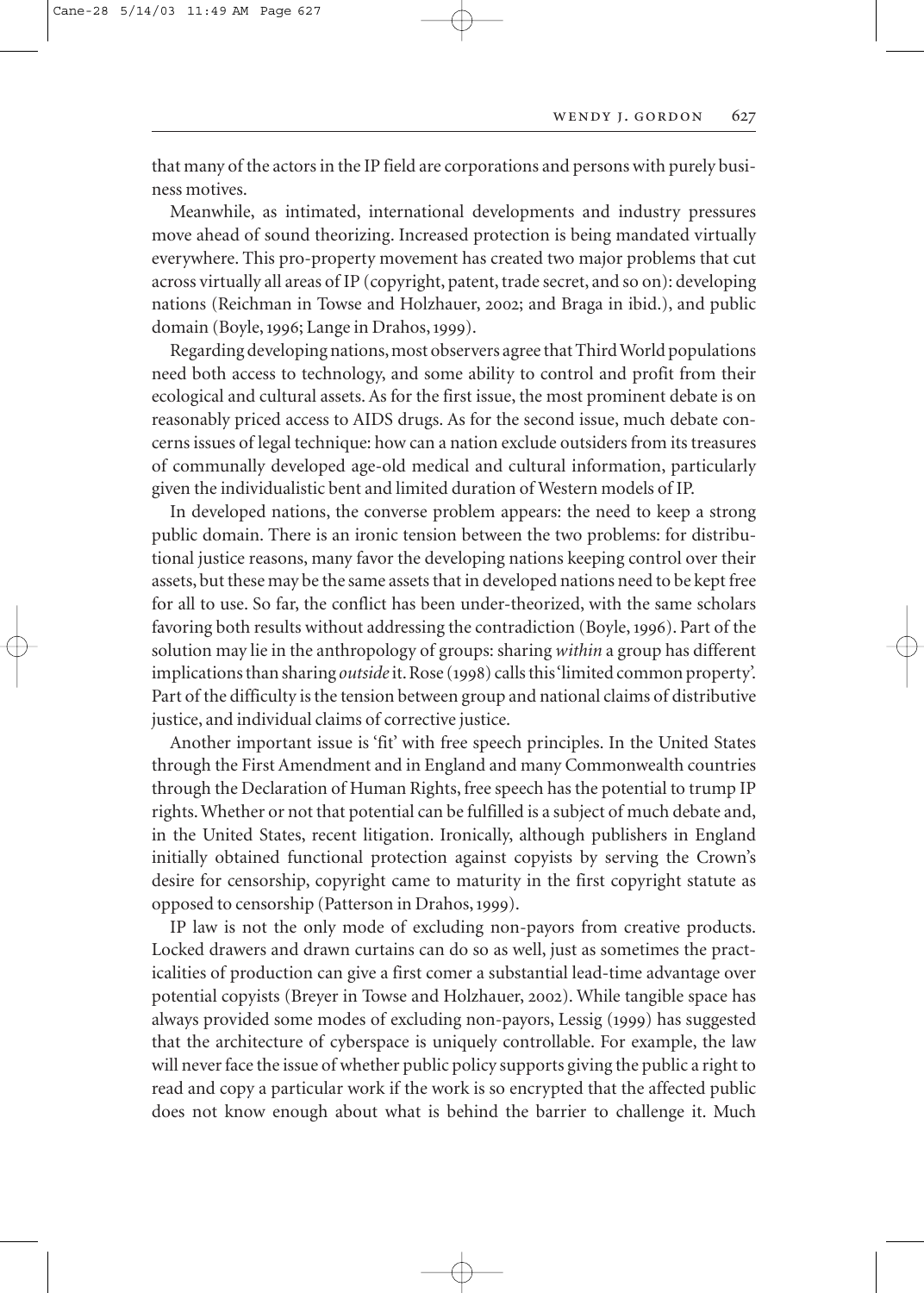argument suggests that we need to import public policy—for example, providing access to ideas, avoiding unconscionability, fostering fair use—into the regulation of privately developed computer code, and into the way our courts enforce shrinkwrap and Internet contracts (Fisher in Symposium on the Internet and Legal Theory, ). However, the legislatures have so far tended to go in the opposite direction, enacting legal prohibitions to discourage hacking and encourage acceptance of encryption.

The next section of the chapter describes the primary areas of IP. It is followed by an outline of some of the dominant economic approaches, as economics provides the most developed line of systematic scholarship thus far.

### **IP Substance: Overview of Particular Doctrines**

As mentioned above, the various doctrines of IP have at most a 'family resemblance', in Wittgenstein's sense: no one defining characteristic is necessary or sufficient for making something 'intellectual property', but there will be many common characteristics between any two of the doctrines, and when the group is viewed together a family resemblance may be perceived. For example, copyright and rights of publicity involve free riding, that is, copying. By contrast, a patent or a trademark can be infringed even by someone who has not copied. (Nevertheless, the ordinary patent and trademark case probably involves copying.) In the United States, copyright and patent are alike in protecting products that result from some intellectual (more than merely laborious) effort, while in the Commonwealth nations the 'originality' needed for copyright may be sufficiently provided by sweat of the brow. There are other exceptions to the apparent importance of 'intellectual' content to 'intellectual property'. Notably, database rights in the European Union attach to labor and funds invested independently of creativity; trademark law requires neither intellectuality nor originality in choosing or devising a mark; and trade secrecy can protect even the most routine of productions, such as lists of customers.

As a matter of positive law, sources of Intellectual Property rights (IPRs) vary from country to country and from doctrine to doctrine. In the United States, for example, copyright and patent are federal and statutory, the right of publicity is state-based and most often judicially created, and trademark law is oddly ubiquitous: concurrently state and federal, judicial and statutory. In Europe, complexity is similar. For example, a trademark can be registered in a particular nation, in the EU, or both. Not only may local, national, and EU law and administrative bodies have an impact on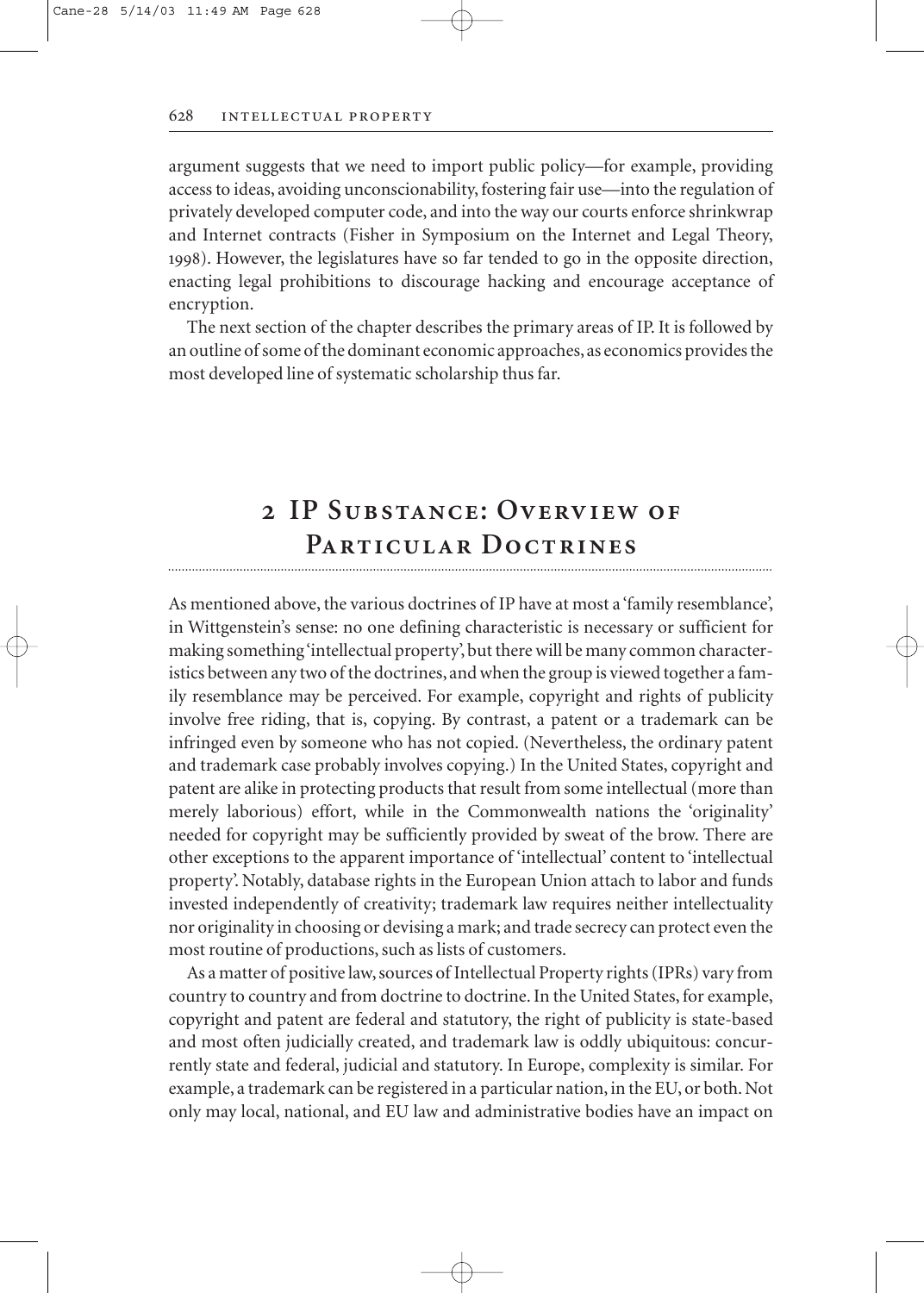European IP rights, but also aspects of the Declaration of Human Rights—such as its protection for free speech—can play a role.

Copyright, patent, and trademark laws constitute the three main areas of IP. It will be useful to highlight some of the similarities and differences among them, and to mention some of the other areas where IPRs appear.

*Copyright* subsists in any work of original authorship once the work is fixed in a tangible medium of expression. (This is US language, but generally applicable in English-speaking countries.Other countries may not require fixation as a pre-requisite.) When someone writes a letter, takes a photograph, or makes a record of her band playing an old folk tune, she has a copyright. Prior to , federal copyright in the United States applied only when an author had complied with particular formalities, but with the US desire to join the primary international convention on copyright, the Berne Convention, the US approach began to de-emphasize formalities.

Some creative efforts do not result in a copyright, or the copyright does not apply to all aspects of what has been created. For example, a book may contain original ideas or facts that the author has discovered by diligent and imaginative research, but ideas and facts are not usually copyrightable. (The UK is more generous to uncreative compilers than is the United States, however.) Short words or phrases are typically too trivial to be 'works of authorship', although if they serve to indicate a product's source they can be protected under trademark law. Perhaps the most contested limit on copyrightability has to do with attractive designs of useful objects (attractive bicycle racks, lamp bases, plastic copies of sculpted torsos used as fashion mannequins). Countries have widely varying approaches to design protection. Ordinarily, copyright law will have various limits to cabin the extent to which useful designs can be monopolized under its protection.This occurs because virtually all nations try to keep a border between patent law, which gives hard-to-achieve and short-lived protection to functional inventions, and copyright law, which gives easy-to-obtain and long-lived protection to works of expression.

This is related to the more general issue of how to provide appropriate but not over-large incentives for sub-patentable invention (Reichman in Dreyfuss *et al*., ). Many countries are more hospitable to industrial design and sub-patentable invention than is the United States. Sherman and Bently (1999) suggest that, in Britain, design protection came to maturity early, as its own category and not as a hybrid between copyright and patent.

The United States is a dominant exporter of copyrighted works, but until recently viewed copyright as a dangerous incursion on public right, justifiable only to the extent that it served the public benefit, and to be narrowly construed. At least, that was how the law seemed to operate. For example, unless copyright notices of a particular type were attached to works when published, the work went into the public domain. Even today, a defendant in the United States can defeat a copyright suit by proving that the plaintiff's work was publicly distributed without notice before March 1989. As the United States abandoned formalities to come into compliance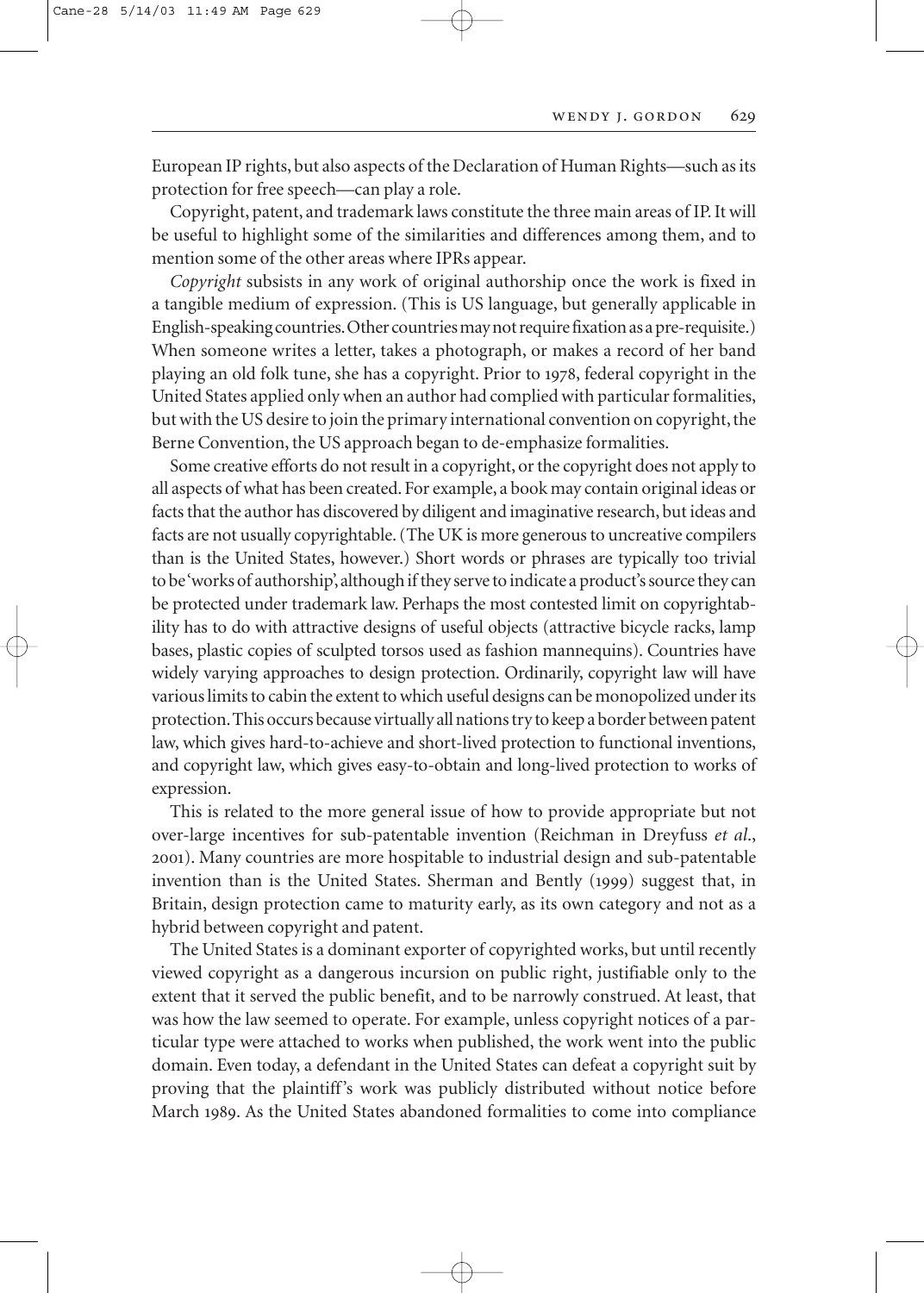with the Berne Convention, the question has been raised whether it has also come to adopt some of the 'authors' rights' or 'natural rights' conceptions which have been particularly popular on the Continent.

Most copyrights last for the life of the author plus some number of years, usually fifty or seventy. After that time, the entire public shares the liberty to use the copyrighted work. Duration in virtually all countries has continually increased via legislation, and many debates currently focus on the wisdom and constitutionality of those extensions (Vaver, 2000).

During the 'copyright term' (i.e. the period during which a copyright is still valid), the copyright owner can obtain damages from, and enjoin, anyone who violates one or more of her exclusive rights. Many nations in their copyright acts give different rights to different kinds of works. For example, in the United States,'musical works' (compositions) are a kind of subject-matter that has more rights than do 'sound recordings' (the sounds produced by singer and orchestra). Similarly, most nations have exceptions that favor particular industries. Some commentators, most notably Litman (2001) in the United States, have examined the public-choice dimension of copyright legislation, noting that the major players tend to be industries who obtain narrowly worded exceptions to protect themselves, leaving the public's liberty insufficiently protected.

Most copyright owners have exclusive rights over reproduction, public performance, public display, distribution, and the making of derivative works. In all cases, the plaintiff will have to prove that the defendant copied from the copyrighted material in a way that is qualitatively or quantitatively substantial. That is, copyright is only valid against those who 'free ride', and not against fully independent creators. In the United States, it is not an infringement to make a 'fair use' of copyrighted material, and what constitutes a 'fair use' is much debated. One interpretation sees 'fair use' as a response to occasions when the market may fail to serve social goals because, for example, significant transaction costs prevent desirable transactions or because non-monetizable interests are at stake (Gordon in Towse and Holzhauer, 2002, vol. 1). Other nations have more limited 'fair dealing' privileges, restricted to special types of dealing, such as research or criticism.

Copyrights can be bought, sold, licensed, subdivided, and inherited. There are limits on the freedom of disposition, however. For example, as mentioned above, both the United States and Canada give authors (not in a work-for-hire situation) rights to recapture copyrights they have assigned away. The Canadian right is automatic, and is triggered twenty-five years after the author's death. The US right has to be actively exercised, and is available much earlier. Both countries limit the author's ability to divest herself of this right.

Conflicts can arise requiring a choice of law. This is obvious when cyberspace crosses national boundaries. Jurisdictional issues, and issues of legitimacy, can arise within nations as well: for example, because of conflicts between layers of a federal state, or (in common law countries) between enacted legislation and common law.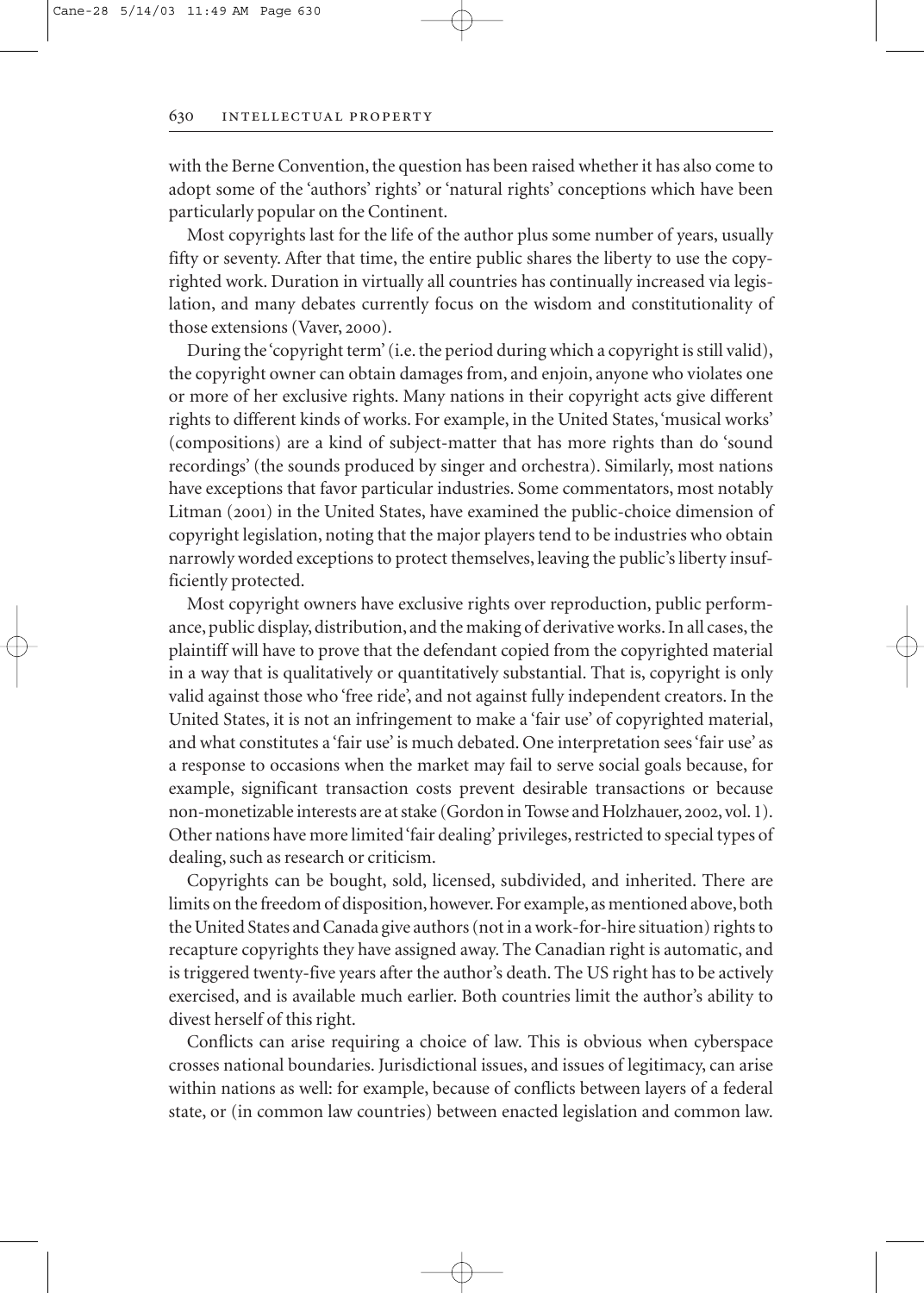In the United States, federal law will *pre-empt* state attempts to give subject-matter covered by the federal copyright statute rights equivalent to what the federal copyright statute grants. Thus, for example, pre-emption would invalidate a state law that tried to give the books written by resident authors a perpetual right against copying.

Probably the most important practical issue of the current day is private copying and copying for educational use (Litman, 2001). For example, to what extent should copyright liability attach to activities such as viewing a copyrighted work on the Internet, privately trading MP3 music files, videotaping movies, or photocopying? Some countries have established compulsory licenses for some of these uses. Others have turned to technological strategies, such as requiring that electronic devices be built in ways that inhibit copying, or giving copyright owners legal rights to discourage hackers from bypassing cryptography and other forms of electronic fencing. Other crucial issues are the potential conflict between copyright and free speech, and the extent to which copyright should be applicable to *standards*in computer software and elsewhere. Disciplines brought to bear on these issues include, for example, the economics of network effects, philosophies of commodification, and contested notions of human flourishing. For a guide to the law and society literature, see Coombe (forthcoming).

*Patents* are granted only to inventions that make some advance over prior art. There are several categories of patents, such as design patents intended for items that are ornamental rather than useful, and plant patents (see Reichman in Dreyfuss *et al*., ). Most scholarly attention, however, is given to utility patents as the most economically significant category. (When this chapter uses the term 'patent', it generally will be referring to utility patents.) Issues here include matters such as the proper length of patent terms (David and Olsen and other works in Towse and Holzhauer, , vol. 2), how to encourage follow-on innovation (see Scotchmer in ibid.), the scope of the patent right (see Merges and Nelson in ibid.), and whether first-toinvent or first-to-file should obtain patents.

In virtually all countries, to obtain a patent, it is not enough to have a breakthrough. No matter how meritorious one's invention might be, the inventor cannot obtain a patent unless she applies for one in a timely manner. This is quite different from the majority rule in copyright law, for a copyright arises automatically and is valid even if not registered with the applicable office.

Drafting patent claims is a demanding skill. In most nations, the examination process is costly (largely in attorney fees), cumbersome, and lengthy. Some applications are denied, often on the ground that the proffered inventions are not 'novel' or do not constitute a 'non-obvious' advance over the prior art. In many nations, even patents that are granted are likely to be invalidated by the courts. Some interesting statistical work has investigated the workings of patent systems (Lemley in Towse and Holzhauer, 2002, vol. 3).

There are several incentive-based theories underlying the patent system's grant to the patent applicant of the right to exclude others from practicing her invention if she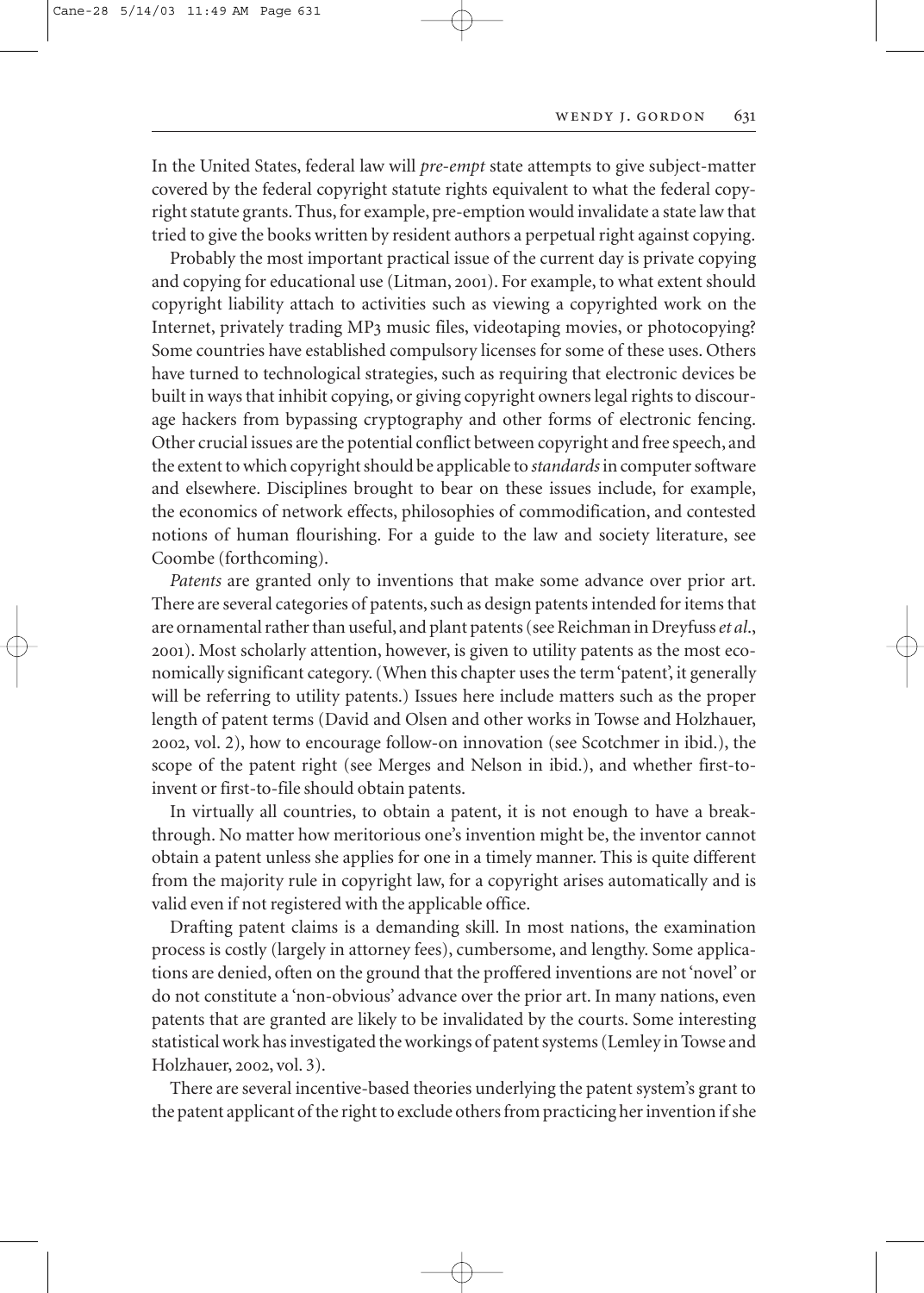can show that her invention satisfies the conditions for patentability. These include theories based on the incentives to invent, disclose, design around, and organize post-inventive activity. For each of these theories, discussed immediately below, it is argued that the patent system provides some incentive that would be present at sub-optimal levels absent the patent system.

The incentive to invent theory suggests that a patent is granted to encourage invention. Under this theory, it is postulated that without the inducement of a patent, inventors might not invest sufficiently in the inventive process. One objection to this theory is that the incentive may be too great, resulting in an inefficiently high level of pre-inventive activity or an unnecessary deadweight loss during the patent grant. This theory also raises questions about how to measure what would constitute an appropriate incentive. Questions also persist as to whether alternative tools such as subsidies, cash prizes, reputational advantage, or tax credits might be better than, or reduce the need for, a patent system.

The incentive to disclose theory suggests that a patent is granted to encourage an enabling disclosure of the invention claimed in the patent. This is related to a notion of patent as 'bargain': the government gives the possibility of exclusivity and in exchange the patent applicant gives disclosure. This teaching function is achieved upon publication of the issued patent, which in most regimes takes about three years after the application is filed, or upon publication of the application itself, which in most situations occurs 18 months after filing. (In the United States, an inventor who chooses a US-only patent can avoid having the application made public until and unless the patent issues.)

The incentive to disclose theory rests on two primary assumptions. First, it assumes that, without patents, inventors could profit from their work while concealing the knowhow or other information necessary to the enterprise. This assumption has difficulties. For example, many inventions bear their techniques on their face, so that secrecy is impossible. (Consider, for example, the design of an innovative paper clip.) The second assumption on which the incentive to disclose theory rests is that a patent's enabling disclosure actually teaches. It has been argued that the enabling disclosure of the patent application is often not enabling at all. In addition, many inventors are driven by fame and other non-pecuniary rewards at least as much as by money, and thus even without a patent may already be sufficiently motivated to make their advances public.

The incentive to design around theory suggests there are advantages in encouraging competitors to circumvent a patent's scope by inventing substitutes. As the market for a patented product becomes increasingly tight, the patent provides an increasingly strong incentive for third parties to invent non-infringing substitutes, or even infringing improvements. It is a live question whether such secondary inventive activity involves primarily redundancy and waste, or whether on balance such secondary inventive activity may be desirable: a second-generation product may be better than the first, perhaps being cheaper, more effective, or having fewer or even different collateral costs or side-effects.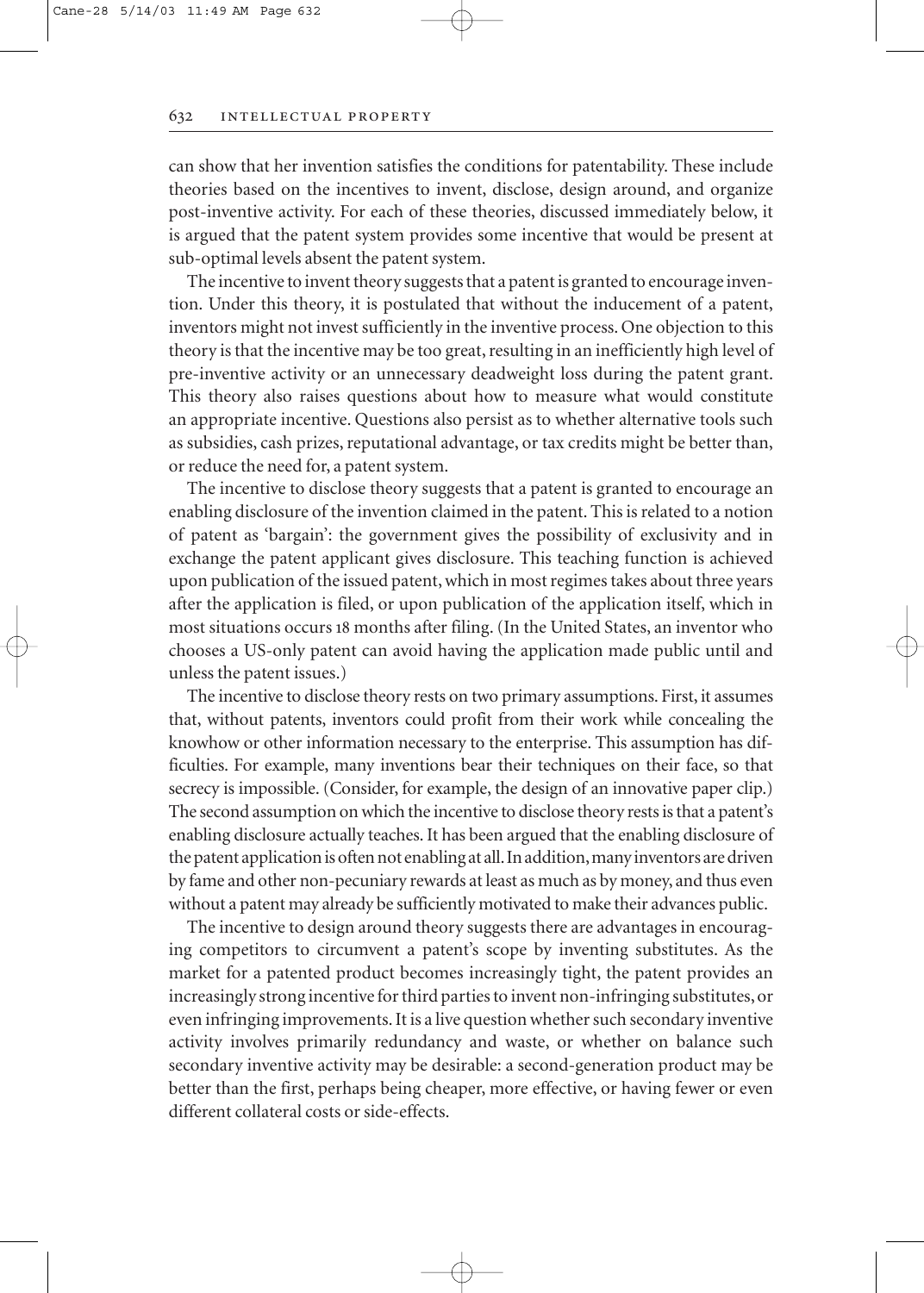The primary theory that focuses on organizing post-inventive activity is called the prospect theory. Related theories focus on the incentive to invest, incentive to innovate, or incentive to commercialize. Such theories focus not on how to encourage initial invention but rather on how to make an invention practicable and useful—much as claim systems in mineral prospecting are concerned not with creating gold or silver but with coordinating its extraction (see Kitch in Towse and Holzhauer, 2002, vol. 2). The patent holder can centralize the exploitation and development of the prospect. Without the exclusivity and public announcement provided by a patent, the theory argues, wastefully duplicative expenditures could ensue. The patent also solves the Arrow paradox (the notion that without a legal right, inventors will fear disclosing their invention lest it be copied, yet may need to disclose in order to sell or license it). For the prospect theory, the signaling function of the patent is especially important. The 'prospect' notion suggests that with a patent's issuance, venture capitalists, developers, advertisers, and product sellers can all begin to make the necessary investments to ensure that consumers will eventually be offered the invention's commercial embodiment. The prospect theory and its cousins have their critics as well, of course. For example, it is sometimes argued that apparently duplicative expenditures on research and development (R&D) are more likely to produce useful variations than they are to be wasteful. (This is, in fact, an assumption underlying the incentive to invent around theory.) Further, even a patent does not allow coordination of all follow-on innovation. For example, since the holder of an 'improvement patent' can cross-license with an original patent holder, independent experimentation to refine an invention can prove profitable. Moreover, many legal regimes are explicitly concerned with giving incentives to 'inventors', rather than to the entrepreneurs who may make inventions more publicly available.

If the government issues a patent, in most nations it is valid for twenty years from the application date. (In the United States, for patents pending when TRIPs (Trade-Related Aspects of Intellectual Property Rights) went into effect, one can get the longer of the twenty years or seventeen from issuance. Most countries do not have the seventeen-year option.) After that time, the entire public shares a liberty to use the patented invention. Many Supreme Court cases in the United States have emphasized that the public's liberty to share in an unpatented invention, or an invention whose patent has expired, is a crucial part of patent law.

During the period that a patent is valid, the patent owner can obtain damages from, and enjoin, anyone who makes, uses, sells or offers to sell or import into the United States a product or process that is covered by the patent claims, or that is considered equivalent thereto. It does not matter whether the identity between the patented and accused items results from copying or from coincidence, although many nations have a prior user defense that provides some shelter for prior and independent inventors. Nevertheless, in most if not all nations, an inventor who *independently* makes a product that duplicates the patented product cannot defend simply on the basis that he has not copied.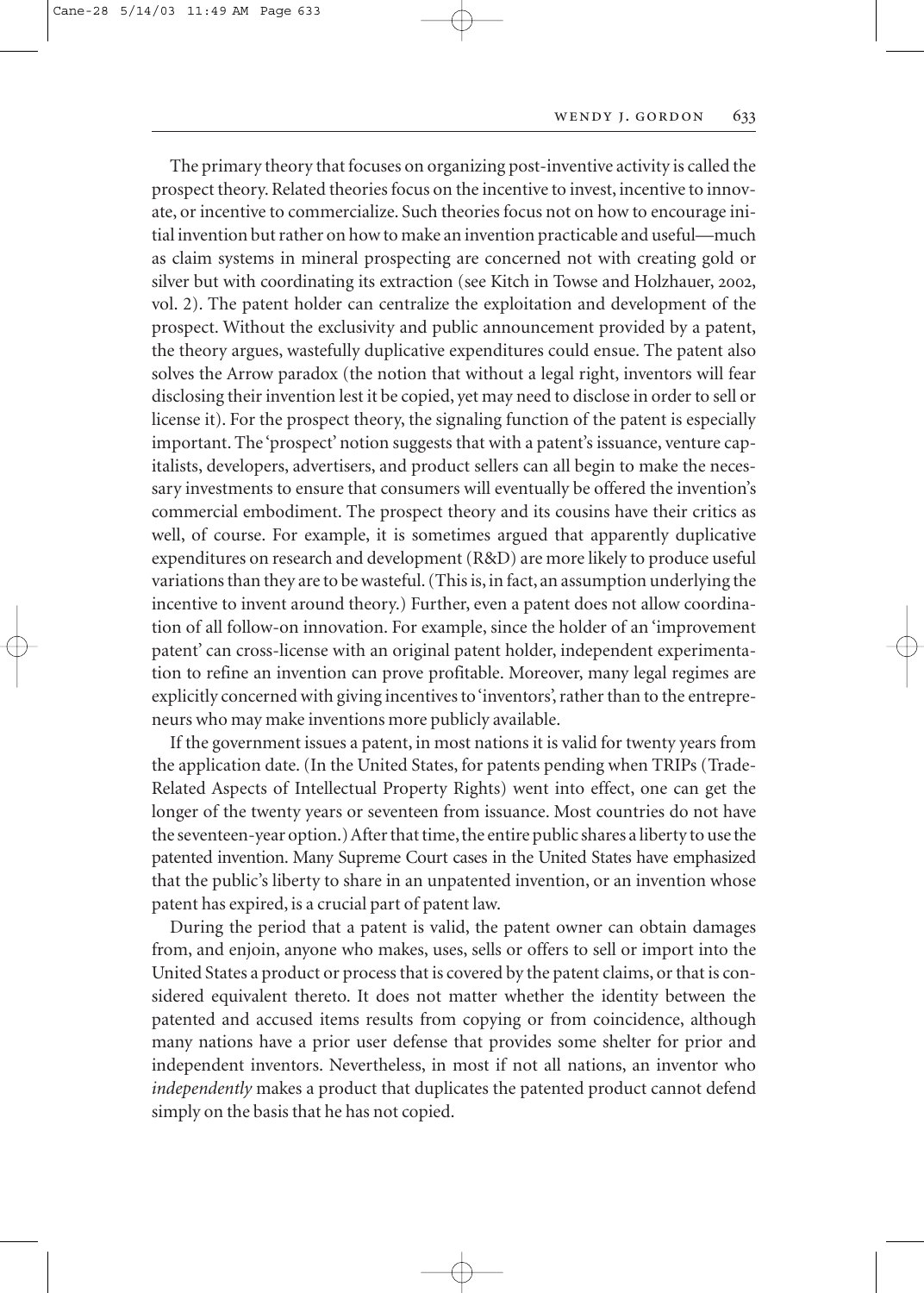The usual justification for this is economic: given the high likelihood of parallel invention in the sciences, allowing an independent inventor to practice his invention will reduce the value of the patent 'prize' that is given to the winner of the patent race. (However, if the prize is small, innovation may not occur; if the prize is large, rentseeking may erode the patent's value.)

Several aspects of patent law remain topics of debate. Some examples are discussed below.

- (*a*) Some see patents on processes to be too much of an impingement on personal liberty to do whatever one wants, but see patents on products as acceptable. Others see patents on products to be too much of an impingement on personal liberty to use whatever one wants, but see patents on processes to be acceptable. Manifestations of these debates appear, for example, in today's debates about whether patents should be allowed to cover medically important drugs and techniques, computer hardware and software, and business methods.
- (*b*) Often a company takes out patents for the sake of using them defensively in the event the company is itself sued for patent infringement. Some industry participants cooperate in 'patent pools'. Patents can be sold, licensed, and inherited. A plaintiff's 'misuse' of his patent is a defense to patent infringement in the United States and some other jurisdictions, and the nature of misuse is much debated.
- (*c*) In many countries, including the United States, patent law exists side by side with trade secrecy law. This complicates research on incentives: if the lure of one regime decreases, persons seeking exclusivity may turn to the other.

*Trademarks* are protected for their role in marketing, rather than for their creativity. Unlike copyrighted works, therefore, a trademark need not be a full 'work of authorship' and need not be original. Thus, for example, trademark status is available for short words and phrases and trivial graphics. All a trademark need do is identify a product, service, or company to the public. Nevertheless, there is some overlap between the doctrines of copyright and trademark. Both deal with communicative activity, so that disputes in each realm can implicate similar free speech principles. The overlap can also cause tension. The same cartoon or drawing can be both a copyrightable work of authorship, and, if the public recognizes it as a source-identifier, as a trademark. If the copyright goes into the public domain before the trademark loses its capacity to identify source, a court may have to choose which set of policies should have priority.

Many countries do not require that trademarks be registered as a prerequisite for validity, although registration can give definite advantages.

Sometimes the source-identifying nature of a word or symbol is obvious because it is inherently distinctive.Arbitrary words such as 'Kodak'are clearly there to serve a sourceidentifying function. If, by contrast, a word or phrase is descriptive of the product to which it is attached (consider 'Excellent' toiletries or 'Big Red' fire-trucks), the word or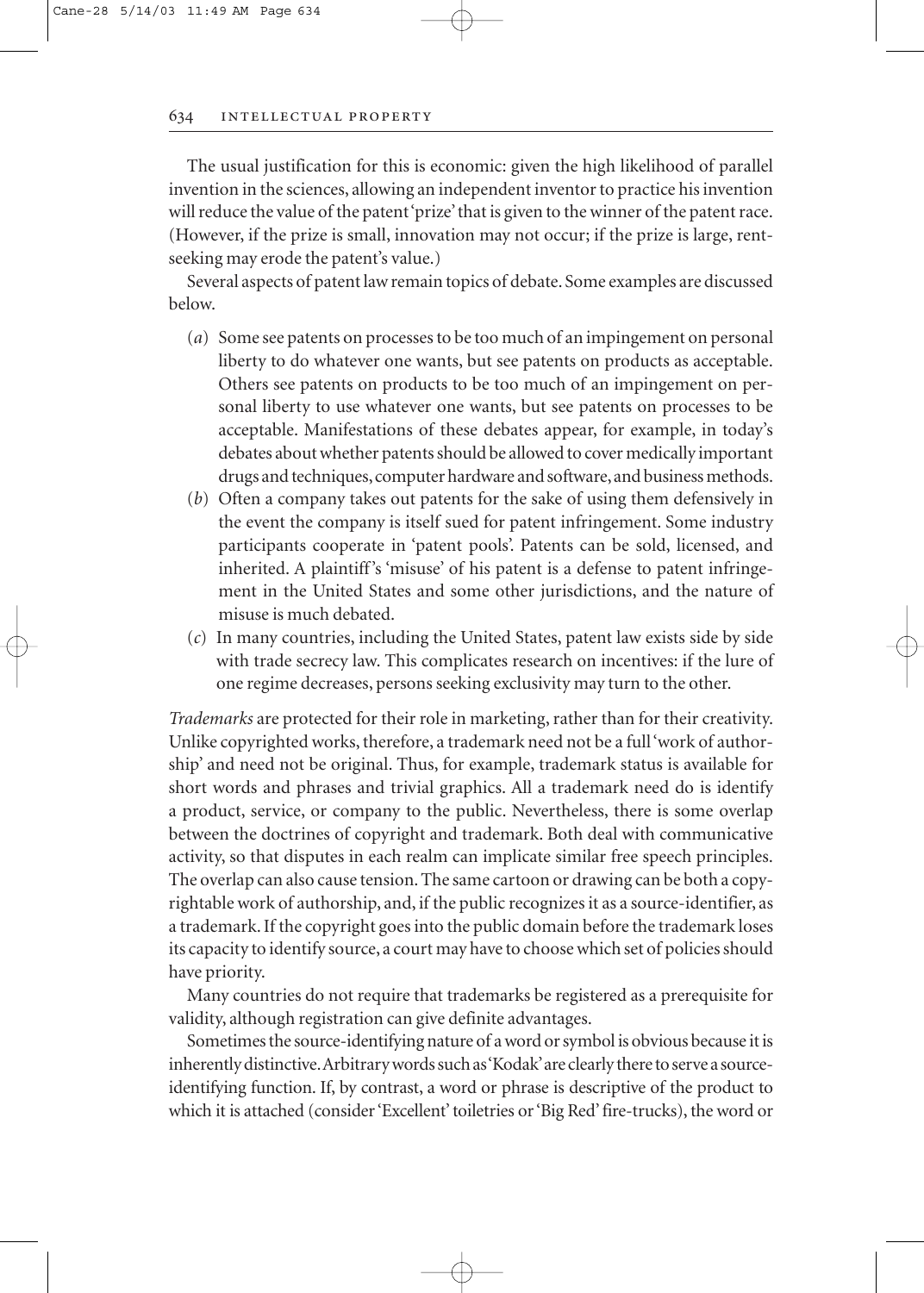phrase may be understood by the public as merely a piece of information regarding a product's quality or other characteristics. Therefore, descriptive words and symbols attain trademark status only after the public comes to understand the mark as indicating the source of the product. At that stage, a descriptive mark is said to have acquired 'secondary meaning'. Trademark proprietors can usually succeed in lawsuits only by showing that the defendant's use of the mark is likely to cause confusion in the marketplace. Suit in trademark law can be brought even if there is no copying. Coincidental duplication can confuse as much as intentional duplication does, and, as mentioned, the essential test for infringement is whether the accused use causes confusion.

Recently, there has been an additional cause of action available to 'famous' marks, and sometimes available even to those that are not famous: the right to prevent 'dilution' and 'tarnishment' of marks. Under 'anti-dilution' statutes, owners of famous marks can sue for unauthorized uses that 'dilute' the strength of the marks. Thus, for example, the company that markets Pillsbury baking products might sue under an anti-dilution cause of action if a magazine parody showed the 'Pillsbury dough boy' engaged in sexual activity. Anti-dilution, unlike ordinary trademark law, can be sued upon where there is no consumer confusion, and is of more doubtful legitimacy than ordinary trademark law.

Trademarks are typically words or symbols attached to goods. Often the phrase 'trademark law'is also used to embrace several related categories, such as 'trade dress' (which is the term for distinctive packaging or product design) and 'service marks' (which are applied to services). In all these instances, the marks, names, or designs primarily serve to identify the item's source to the public, and similar but not identical legal principles apply. In addition, marks can be used for certification purposes.

Trademarks can last as long as they retain their source-identifying function, which can be forever. The United States takes the position that when marks lose their source-identifying function in public discourse, exclusivity is lost. This happens, most notably, when a mark becomes 'generic': when people use a work as a generic term, they mean a kind of product rather than a source. 'Aspirin', 'cellophane', and 'linoleum' began as trademarks and are now generic.

Trademarks can be sold, licensed, inherited, and so on, so long as they are not separated from the goodwill they represent. The latter is an important qualification, at least under US law. To sell or license a trademark without an accompanying business, or at least a set of quality-control requirements, can invalidate the trademark. This is one of the main reasons why it is misleading to call trademarks a kind of 'property right'. Another reason is that trademarks could, traditionally, only be sued upon when they cause confusion, so that intentional use for a wide range of non-confusing purposes is not actionable.

Many practical and legal dilemmas arise out of the awkward intersection between trademarks and Internet domain names. In the 'real world'of ordinary streets, a hundred different enterprises can display the same or similar word as their trademark. So long as there is no confusion, there is no lawsuit, and there may be a large amount of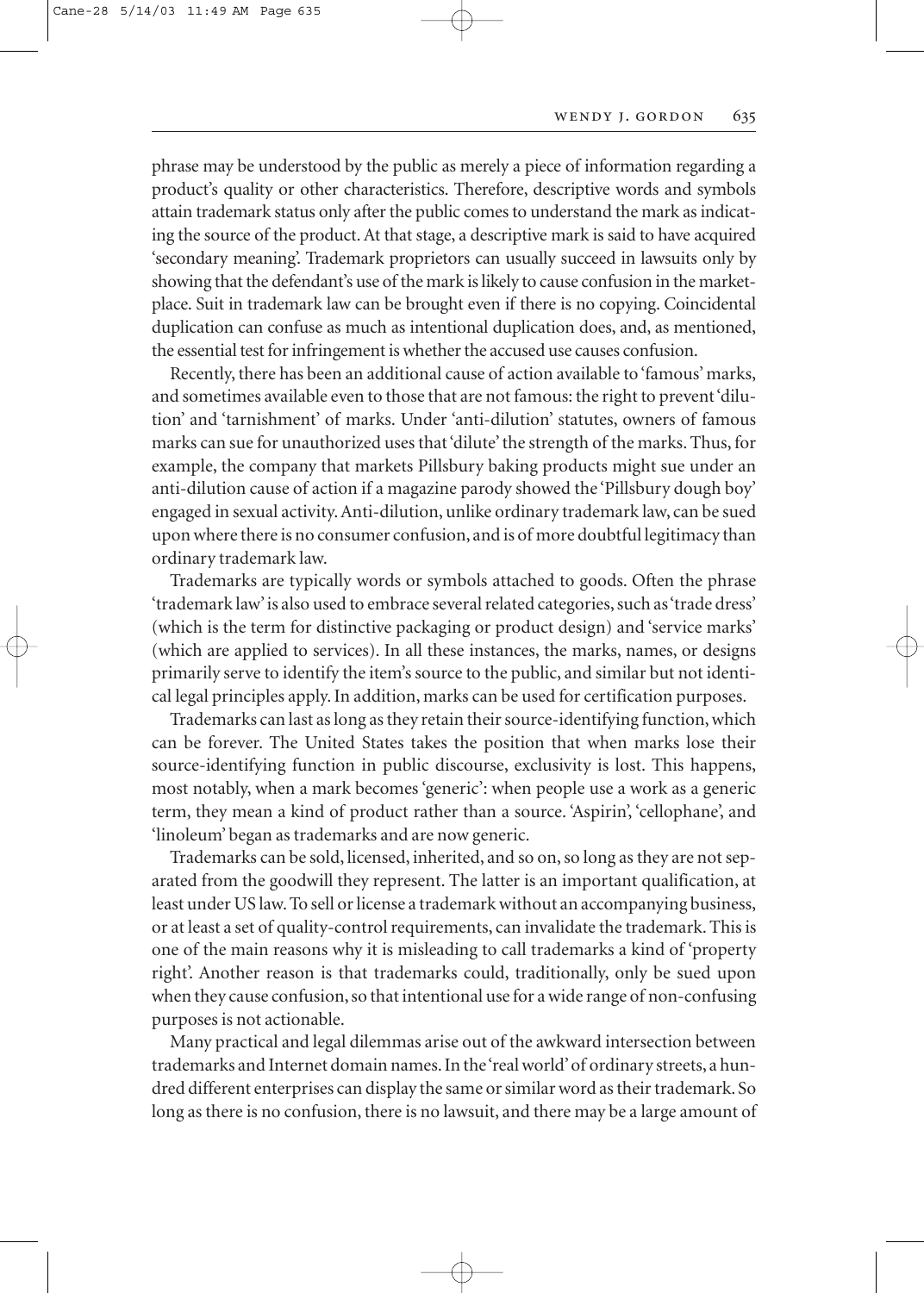concurrent use. For example, the purchaser of an Apple record has no illusion that it comes from the same source that makes Apple computers. The purchaser of an Apple computer is similarly free of any belief that his computer comes from the record company. Therefore, both the record company and the computer company can have trademark rights in the word 'Apple'. However, the 'virtual world' of the Internet is not so flexible. There are relatively few high-level domains, such as '.com', '.edu'and '.org'. Although the number of high-level domain names is increasing, some have more market punch than others do. There can be only one 'Apple. [dot]com'. It has, and will probably continue to have, more punch than 'Apple.[dot]name'.

*Cybersquatting* can be seen as a branch of blackmail. Just as blackmail is illegal because it is wasteful to encourage people 'to dig up information just to bury it again' (Richard Epstein's wonderful phrase), it is wasteful to encourage people to purchase domain names just to sell them again. Also like blackmail, cybersquatting is a nonproductive behavior aimed at extracting money, a form of preferring one's self over others rather than respecting their equality. When cybersquatting first appeared, courts sometimes stretched existing doctrine to find methods to restrain it. In the United States, cybersquatting has been made subject to a federal statute.

*Rights of publicity* are granted by many but not all states in the United States, and many but not all nations on the Continent and elsewhere. Typically, a celebrity who possesses a right of publicity can sue anyone who uses the celebrity's name or likeness in a commercial fashion. Rights of free expression raise intriguing questions in this context, and much controversy centers on whether a right of publicity should survive beyond the death of the famous person. In addition to covering name and likeness, the label 'right of publicity'is sometimes given to someone's claim of right over a performance. One such case involved a circus performer who made his living by being shot out of a cannon; he won a 'right of publicity' suit seeking damages—not an injunction—against a news station that broadcast his act in full.

*Misappropriation* is an unfair competition cause of action recognized by some but not all jurisdictions. Typically, the plaintiff must show that he made a substantial investment in creating an intangible product, that the defendant substantially appropriated it, and that the appropriation will harm the plaintiff and, if left unredressed, the public. Much debate centers on whether, to succeed in a misappropriation cause of action, the plaintiff must show that he and defendant are in competition. Only if the parties are in competition is there likely to be harm from the defendant's behavior, and public benefit from restraining the defendant. Sometimes the gravamen of the tort is described as 'reaping where one has not sown', as if free riding were itself wrongful. In that guise, misappropriation is inconsistent with the common law approach to restitution, under which it is ordinarily not actionable to reap a benefit. The tort of misappropriation often treads on the toes of copyright or patent (courting pre-emption or other invalidation), and its lack of clear boundaries poses great difficulties. The tort is thus controversial, with different nations and even different states within the United States coming to differing conclusions. One of the crucial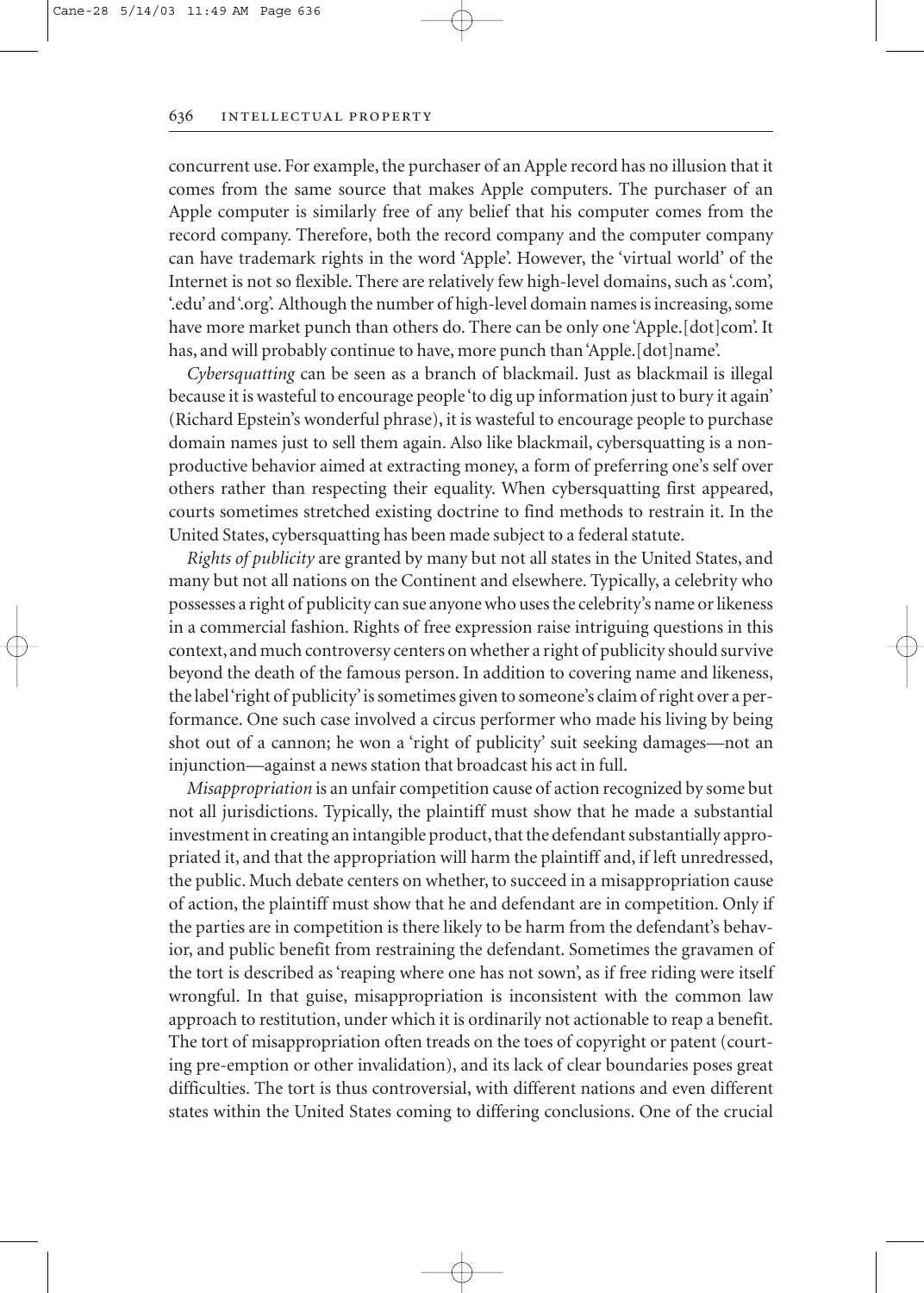determinants is attitude toward judicial (rather than legislative) creation of IP rights. In Commonwealth countries, the tort of misappropriation is rejected.

*Trade secrets* developed by common law, and have also come to be recognized by statute in many jurisdictions. Essentially, if someone has commercially valuable information and takes reasonable steps to keep it secret, and it *is* secret, the state will assist that entity in preserving the secrecy against improper behavior. For example, imagine that third parties bribe the employee of a soft-drink company to give them the company's secret recipe. The company can use trade secret law to stop the third parties from profiting. An invention too obvious for patenting can be a trade secret, and can be something as mundane as a list of customers. However, trade secrecy has many limits. Most importantly, it is usually lawful for third parties to reverseengineer a non-patented product to discover and use its secrets.In the general growth of pro-property sentiment, trade secrecy law has begun to change. Some statutes cast doubt on the reverse-engineering principle.There are many competing rationales for trade secrecy law, with some jurisdictions emphasizing the immorality of the defendant's behavior (the defendant will be liable if he, for example, trespassed to spy on plaintiff's industrial processes, or bribed an employee), other jurisdictions stressing the ability of trade secrecy to act as a spur to innovation in conjunction with patent law, and still others treating trade secrecy as a way to keep down waste: without trade secrecy law, both spies and spied-upon would invest in an ever-escalating arms race (Friedman; and Friedman, et al., both in Towse and Holzhauer, 2002, vol. 3).

*Moral rights*. The category refers to legal rights concerned with protecting predominantly non-economic interests. For example, in some countries the 'moral right' of 'integrity' might protect the interest an author might have—independent of and perhaps even in conflict with his desire for profit—to keep versions of his work faithful to the original. Moral rights usually apply to works of art, but many countries give designers or inventors a small 'right of paternity'—the right to be cited in the application for a design or patent.

'Moral right'is the conventional but awkward translation of the French term, *droit moral*.A more accurate translation might be 'incorporeal rights'. Perhaps because the term 'incorporeal rights' is over-broad (it could refer to all of IP), the alternative phrase,'moral rights' has come into frequent use. The term's use of the word 'moral' gives the doctrine the connotation of unquestionable justifiability. The doctrine does not deserve this connotation, given the way so-called moral rights can interfere with the free speech rights of iconoclasts, dissidents, and humorists.

Moral rights are recognized by several European countries, and are included in the most significant international copyright treaty, the Berne Convention. Typically, moral rights stay with the author even after copyright is sold.The most significant moral rights are the 'right of paternity' that allows the author to control who is named as the author of her work, and a 'right of integrity' that allows the author to forbid distortions of her work. In the United States, some equivalent rights exist within copyright, trademark, and unfair competition law, and contract law allows artists the ability to retain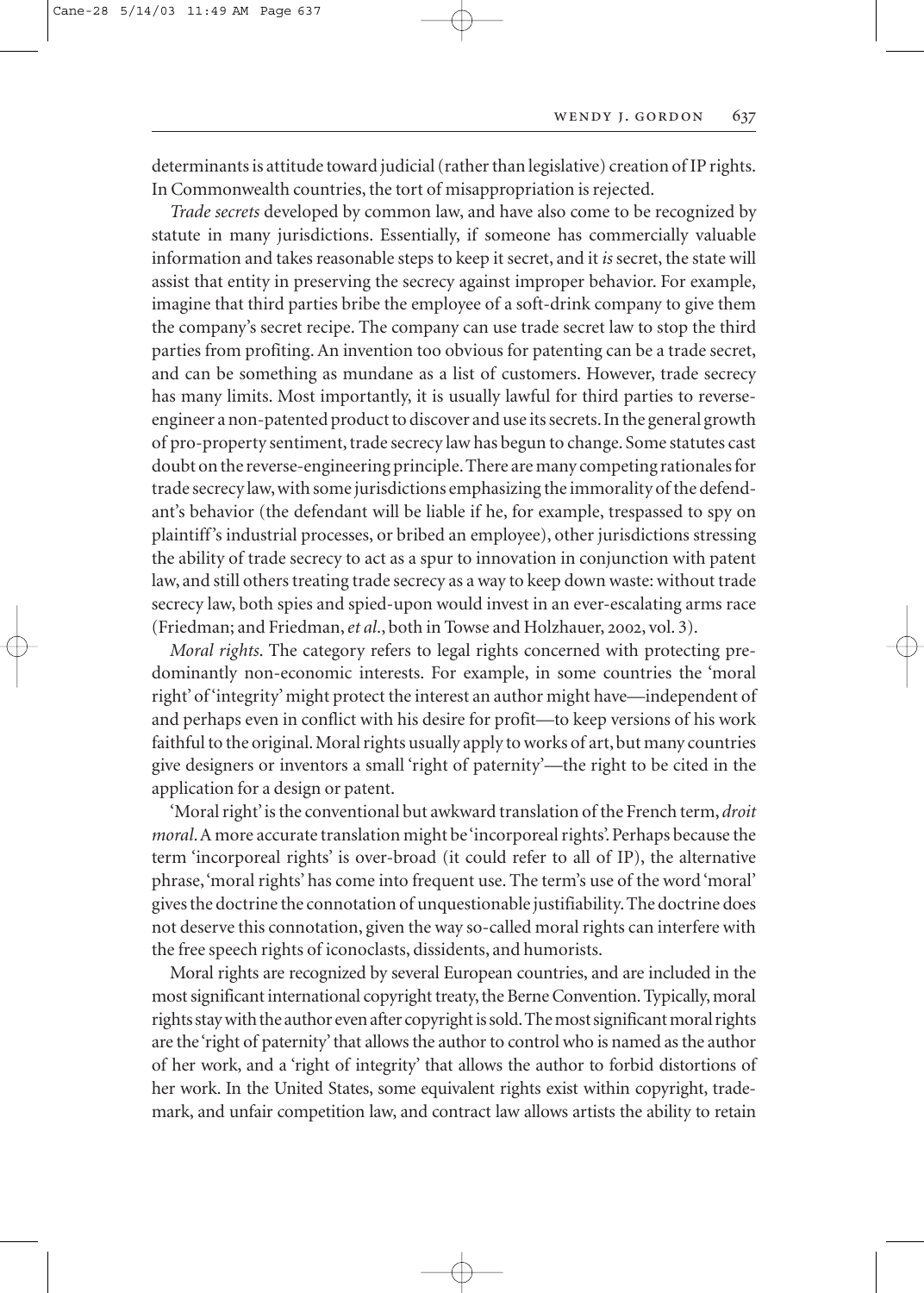equivalent rights if they negotiate for them. However, despite the United States having signed the Berne Convention, concerns with both free speech and commercial practicality have kept that nation from wholesale adoption of the moral rights approach. In addition to their role in potentially vindicating personal interests, moral rights may have some useful economic functions (Santilli and Hansmann in Towse and Holzhauer, 2002).

*Database rights*. The EC has passed a directive for database rights which creates both a copyright (for the creative aspects of database compilations) and a *sui generis* right (for the information contained in the database) (Directive  $96/9/EC$  of the European Parliament and of the Council of 11 March 1996 on the Legal Protection of Databases, 1996 OJ (L  $77$ ) 20). So far, the various nations of the Union have implemented the directive's *sui generis* protection in differing ways and to differing extents. Protection attaches if substantial investment has been made, and exclusivity extends even to persons not making wholesale copying. The economic wisdom of this law has been questioned by many. Because the EC directive has a reciprocity provision, it may have the effect of encouraging the United States to give protection to data, but this has so far been resisted. Under current US law, federal copyright can be given only to the creative 'selection and arrangement' of facts, and not to the facts themselves.

*Conflicts* can arise among the doctrines, and jurisdictions decide on priorities. In the United States, it is fairly clear that patent policy has priority. In order to give the public free use of functional but unpatented objects, otherwise-available copyright and trademark protection may be denied.

### **The Central Economic Arguments**

### **. Monopoly Analysis**

The standard way to analyze the economics of IP is via monopoly analysis. To the extent that intellectual products will be under-produced without IPRs, exclusivity may be necessary to raise price above marginal cost. However, when price is above marginal cost, there will be some 'deadweight loss'. The most important component of this loss is the benefit forgone by people who would have paid the marginal cost for the product, but who do not purchase it at the monopoly price. The goal of an IP system is to maximize the net of incentives, deadweight loss, and administrative and other costs (Landes and Posner in Towse and Holzhauer, 2002; Fisher in Symposium on the Internet and Legal Theory, 1998).

The monopoly is argued to be productive for intangibles because without an exclusion right, there may be no way for the author/inventor/investor to earn a return on her investment.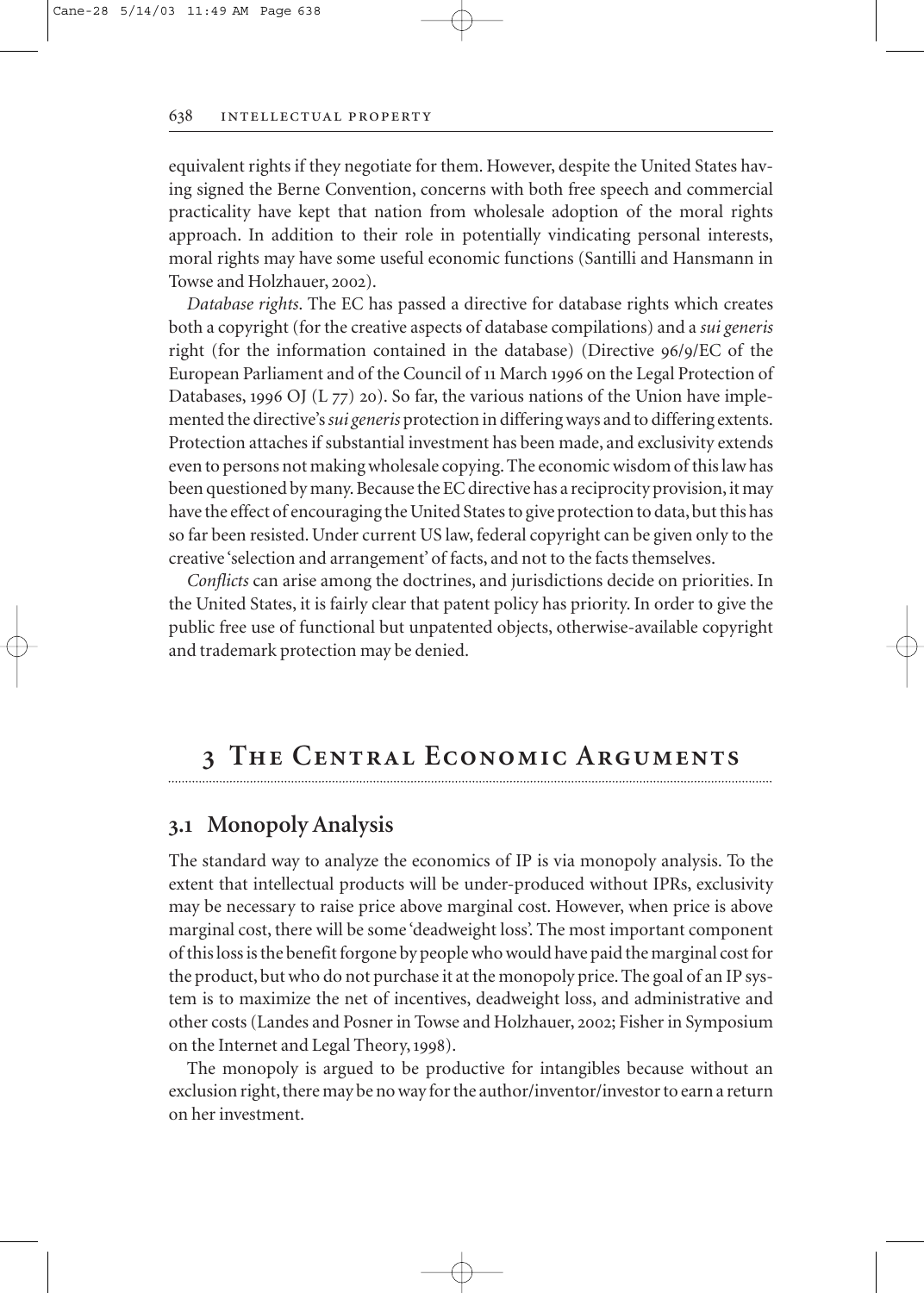Liebowitz (1986) has made an important contribution to the usual monopoly analysis by suggesting that the 'deadweight loss' that should be counted against a copyright system is solely the deadweight loss attributable to works that did not need the particular system as incentive. For works that by contrast did require the particular system as incentive to come into being, there is no 'competitive level of price and quantity' with which to compare; therefore, to say that such works generate 'deadweight loss' is to partake of a Nirvana Fallacy. Different copyright systems, and different durations, will have different deadweight losses. Liebowitz has shown how this analysis of deadweight loss can explain the limited durational provisions of both copyright and patent law.

### **. Centralization**

Kitch (in Towse and Holzhauer, 2002, vol. 2) has argued that one reason for giving inventions patent protection is to create an exclusive right capable of coordinating follow-on research and development, and avoid duplicative costs. From the same perspective, it can be argued that one reason why general ideas cannot be 'owned' under copyright law is that they are best developed in a *decentralized* and diverse way.

### **. Internalizing Externalities**

Copyright, database rights, and to a lesser extent, patent law can be explained as a mode of '*internalizing externalities*'. As mentioned, just as ordinary tort law seeks to bring negative effects to bear on those who cause them, in order to discourage overly risky activity, so IP law seeks to bring positive effects to bear on those who cause them, in order to encourage productive activity. As with tort law, the hardest questions arise with 'joint causation': how to allocate as between joint contributors to a result. Increasing copyright protection to one generation of authors raises the cost of creation to the next generation of authors (Landes and Posner in Towse and Holzhauer, 2002; Reichman in Dreyfuss *et al.*, 2001). Doctrinal alternatives are many. Copyright in some countries (like the United States) gives no copyright to anyone who has used another's copyrighted work unlawfully, regardless of the creativity of the second author's adaptation. The inventors of improvements to patented inventions, by contrast, in many countries can have patents on their improvements. This encourages bargaining between the improver (who has a patent but cannot use it without the original patentee's permission to use the original invention) and the original patentee (who can use his original invention but not the improvement, unless he obtains permission) (Merges in Towse and Holzhauer, 2002).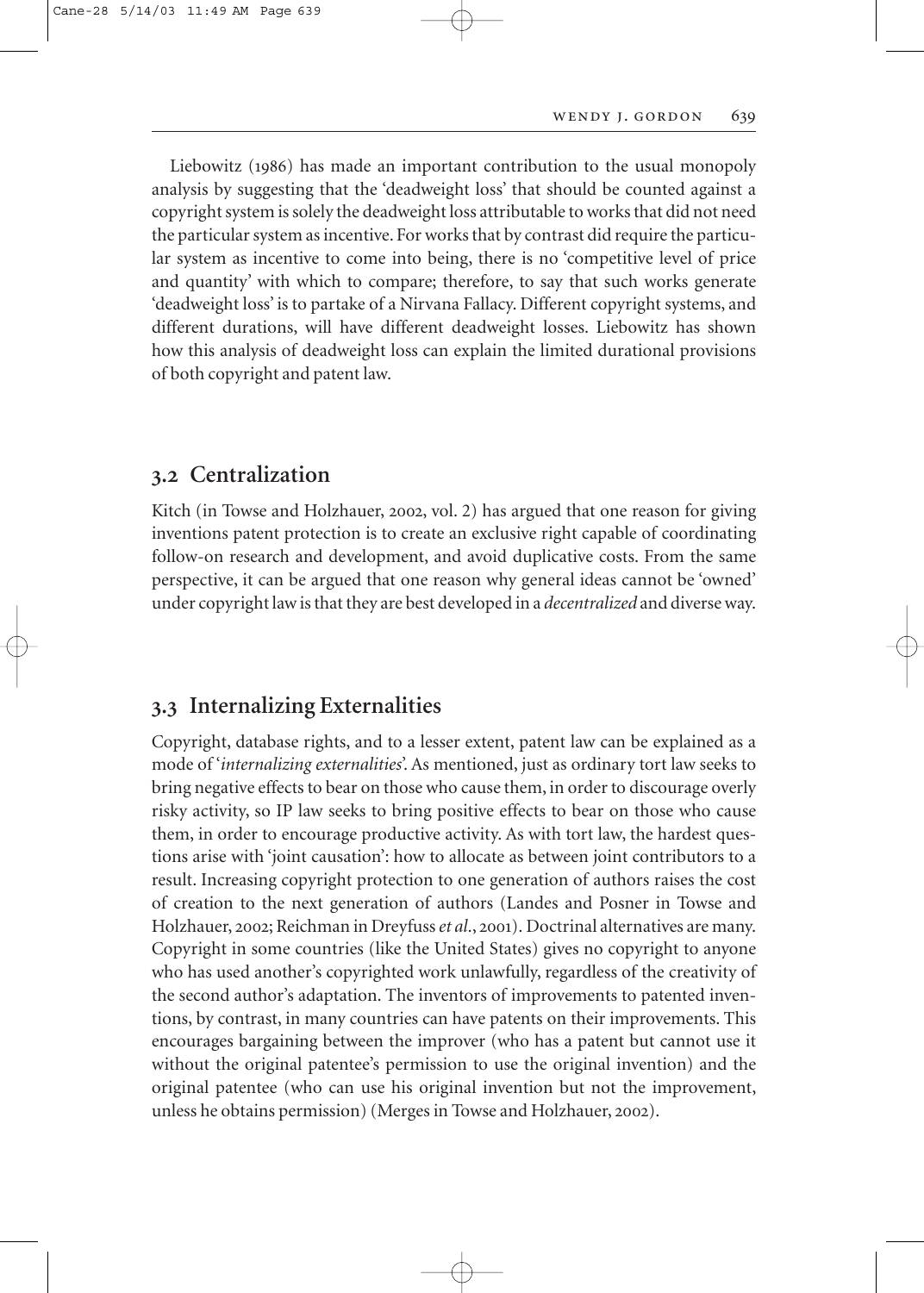### **. From a Game Theory Perspective**

Property theorists are accustomed to using 'The Tragic Commons', Garret Hardin's multi-person prisoner's dilemma, to illustrate the dangers that come from insufficiently privatizing a resource. The basic notion is that if persons can appropriate benefits privately, but externalize the costs of resource use to their other co-owners, the use (and costs) will grow excessive. The opposing perspective is that of the 'tragic anti-commons': if too many people have private claims, it may be impossible to get consent from everyone concerned: the use of the resource (and benefit) will be too small. Empirical work, while so far scant, is investigating the extent to which these different effects prevail (see the articles in Towse and Holzhauer, 2002, vol. 3).

One can use the prisoner's dilemma in another way, both to illuminate the case for giving exclusive rights over inexhaustible intangibles, and to illuminate the case for *not* giving such rights. Assume that, in a world without copyright, there are two players. Each can choose to invest in becoming an author (which we will denote the 'cooperate' option), or in becoming a printer who copies what others write (the 'defect' option). Under certain conditions, a prisoner's dilemma presents itself (see Fig. 28.1).

To minimize risk (the worst result,*C*, losing all one's savings), the dominant strategy is to defect (become a printer). As a result, the society arrives at *D*: both parties defect. No one goes to the poor-house, but no one has a decent standard of living, either. More to the point: at *D*, if both parties become printers, and neither becomes an author, there are no books.

|                          | If Person Two cooperates                                                                                                                 | If Person Two defects                                                                                                                                                                                      |
|--------------------------|------------------------------------------------------------------------------------------------------------------------------------------|------------------------------------------------------------------------------------------------------------------------------------------------------------------------------------------------------------|
| If Person One cooperates | <b>Pay-off A</b> [both write their<br>own books, and each attains<br>a decent standard of living]                                        | Pay-off C [cooperator loses his<br>shirt: after the author spends<br>a year writing instead of<br>earning other money, his<br>work is copied and sold at<br>price equaling marginal cost<br>by the printer |
| If Person One defects    | Pay-off B [defector becomes<br>rich: as a printer who pays<br>nothing to create the book,<br>he can sell copies cheaply,<br>and prosper] | Pay-off D [two people with<br>print shops have nothing to<br>print; each goes to work<br>flipping burgers at<br>McDonald's                                                                                 |

**Fig. 28.1. Pattern of pay-offs** *A, B, C, D* **to Person One (with the assumption that Person Two's pay-offs are symmetrical)**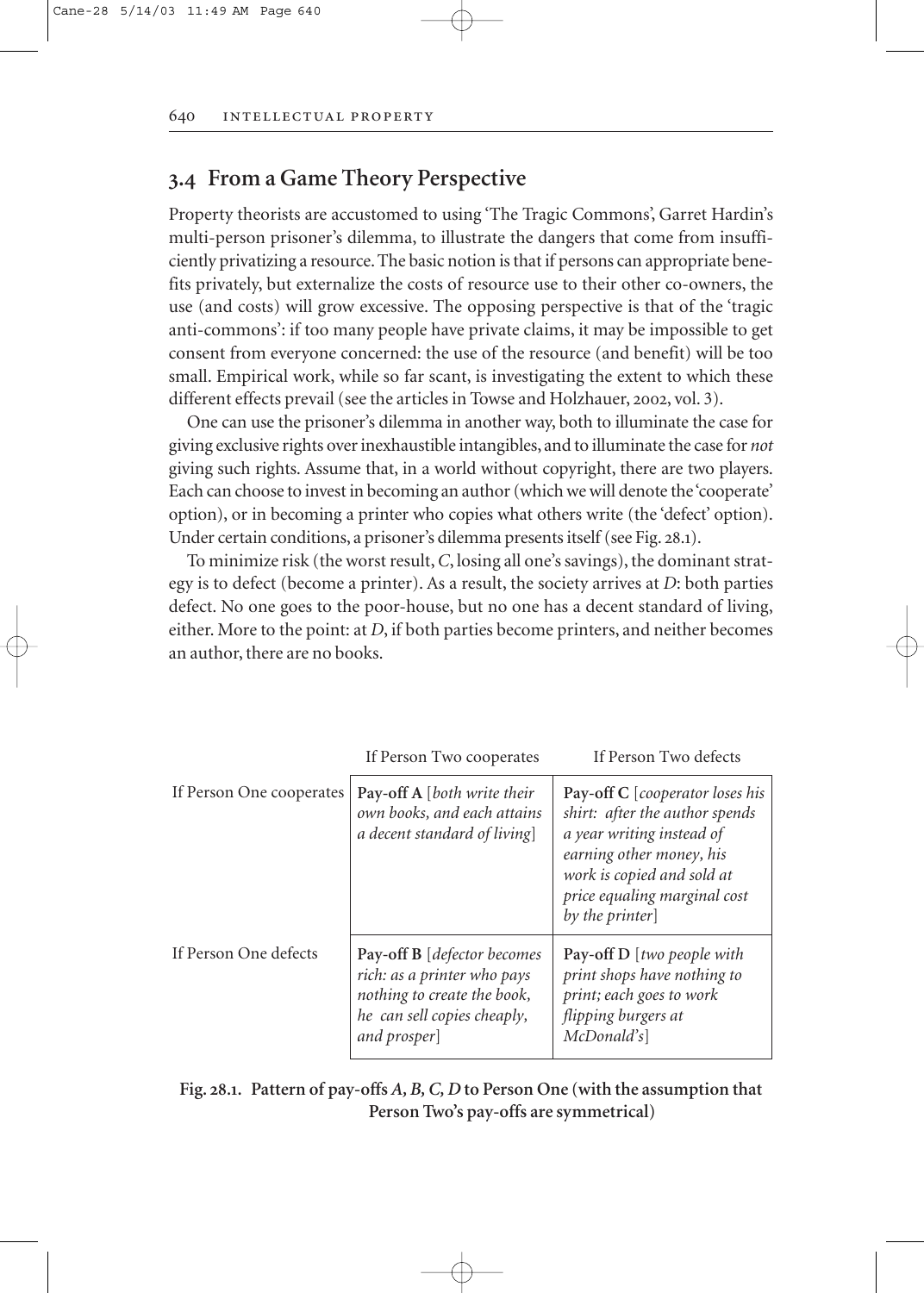The moral of the tale seems to be the advisability of adopting a law to change the pay-off structure, here, a copyright law. But note how many conditions need to be met before the above prisoner's dilemma structure will actually characterize the relations between author and potential copyist:

- $(1)$  The cost of authorship (independent creation or production) is very high.
- (2) A second party is able to copy the creation/production from its originator at a cost lower than the cost of independent creation, and no other restraint (e.g. a sense of fair play) adds significantly to the copier's reasons for refraining from making copies.
- () These copies are perfect substitutes for the originator's product, being identical to the originator's product in regard to all characteristics that affect consumer preferences. Such characteristics include, *inter alia*: quality, reliability, number and quality of distribution networks, authenticity and associational value, and support services provided in connection with the product.
- () Consumers perceive the two products to be perfect substitutes. (Arguably, if this condition is met, it does not matter if the copies indeed *are* perfect substitutes.) The originator cannot rely on lead-time advantage,willingness to provide support services, or brand loyalty to distinguish his goods from the imitators' goods.
- $(5)$  The difference between the cost of copying and the cost of independent creation is high enough that the price the copyist charges will be significantly less than the price the originator would have to charge in order to recoup his costs of independent creation.
- () In the absence of an opportunity to recoup the costs of independent creation, no one will invest in creative activity. That is, non-monetary remuneration (such as prestige, or the desire for artistic satisfaction) plays no role in inducing the originator's creation or production.
- $(7)$  The independent creator or producer can recoup her costs only by means of selling or licensing copies, and in doing so, she has no effective recourse to price discrimination (see Gordon and Bone in Towse and Holzhauer, 2002, vol. 1).

Where one or more of these are absent—and the simultaneous appearance of all will be fairly rare—there may be no prisoner's dilemma (see Breyer and Palmer, both in Towse and Holzhauer, 2002, vol. 1). For example, if the costs of independent creation are low, even a small lead time or reputational advantage can give the author as much leverage as she needs to obtain adequate incentives. Similarly, there will be no prisoner's dilemma if the customer perceives the copies as being 'inauthentic' or otherwise inferior—and in many fields (e.g. computer software) an author can provide convenience, updating, and support services that distinguish her product from that of copyists. Much of the current growth in IP law ignores these facts, as Vaver (2000) suggests, with the lobbyists and legislatures instead calling on 'incentives'as if IP were the only source of incentives.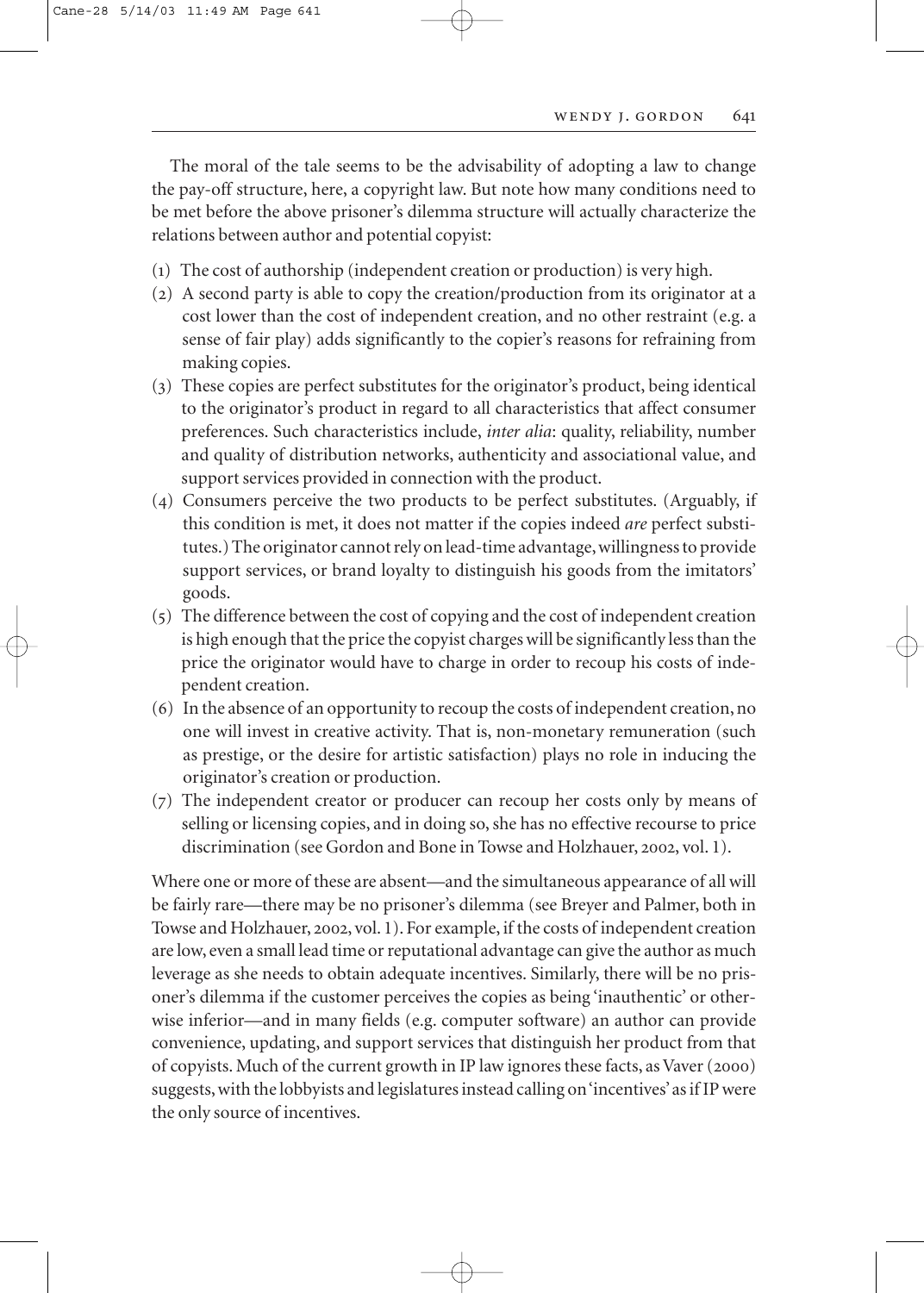### **. The Role of the Personal**

Another reason presented to explain the outsize growth in IP law is the role of the 'personal': the romanticization of the Author and, to a lesser extent, of the Inventor. The role of the romantic image may also explain the growth of the right of publicity. Much scholarship criticizes the unrealistic conception of both the authorship/ inventor process,and the lack of connection between 'high authorship'and the typical created work (Lemley in Drahos, 1999; Boyle, 1996).

### **. Price Discrimination**

Lawyers tend to see the various rights under IP as separate 'things' to be bought and sold. That tendency, coupled with the field's increasing use of the 'property' label, makes it difficult to see that the basic way that copyright operates is to enable authors to discriminate between different purchasers of copies (Gordon in Symposium on the Internet and Legal Theory, 1998). Copyright is primarily a legal device for provoking self-selection by customers who plan commercially significant uses: they must identify themselves and bargain separately from ordinary purchasers, or face legal penalties for carrying out their plans without permission.

One can visualize the problem faced by an author in a world without copyright as a need to be able to distinguish the customers who want a copy of her work for its intrinsic purpose (e.g. customers who want to purchase a book to read it), from customers who want to buy a copy for other purposes, such as reproducing and publishing it,publicly performing it,broadcasting it,making it into new products,and so on. Copyright makes it unlawful for publishers to print, publicly perform, and so on, copyrighted works when they lack a license from the copyright owner to do so. This forces the publishers to identify themselves as high-value users and pay more than an ordinary user would. Copyright law by the same device prevents high-value users from employing 'arbitrage' to evade the price discrimination: Even though a publisher can buy an inexpensive copy from an ordinary reader, he cannot reproduce it without entering into further negotiations with the copyright owner. Copyright law thus empowers the author to charge a publisher more than she charges a reader. By engaging in this price discrimination, the author may be able to cover her costs of creation.

It has long been recognized (Demsetz, 1970), that if a monopoly is necessary for incentives, coupling it with price discrimination can serve the purpose of giving the author the needed inducements without reducing output as much as would occur under a monopoly that lacked price discrimination. In the Internet and computer context, click-through or shrinkwrap contracts sometimes purport to restrain copying of public domain materials, or to allow such copying only upon the payment of additional fees. Some commentators suggest that it is desirable to enforce contracts that create more price discrimination (Fisher in Symposium on the Internet and Legal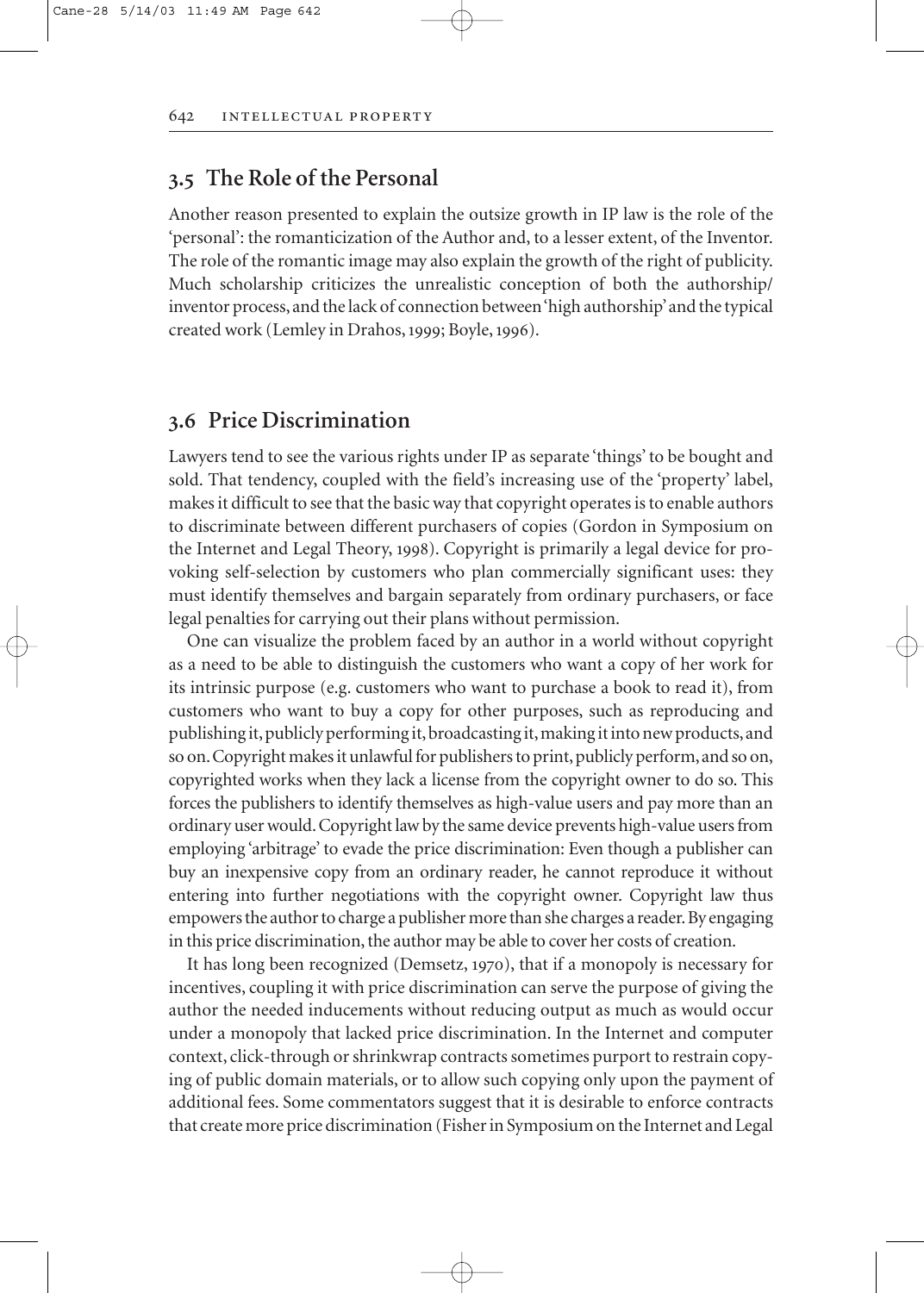Theory, 1998). However, price discrimination does not always reduce the cost of the copyright monopoly, and (if incentives are otherwise provided) monopoly plus price discrimination imposes a higher social cost than does pure competition.

Price discrimination also operates without using the law as a lever. Thus, under US law, libraries are permitted to do a great deal of photocopying without paying. But journals price-discriminate by charging libraries much more money for subscriptions than private subscribers are asked to pay. Liebowitz (in Towse and Holzhauer, 2002, vol. 1) suggests that this price discrimination may make clearinghouse charges redundant, for photocopying yields significant indirect revenues through indirect appropriability. Price discrimination also has implications for 'fair use' and the operation of many other IP doctrines, particularly in regard to private and family use of copyrighted material (Bakos et al., 1999; Meurer, 1997).

So viewed, copyright can learn from the literature that addresses the extent to which the law should enforce 'restraints on alienation' and other restraints on the use of chattels after they are sold.

### **. Empirical Work**

Empirical work is increasing in all areas of IP law (Lemley and others in Towse and Holzhauer, 2002, vol. 3), but so far the simple question of whether copyright and patent help more than hurt has not been answered. In trademark law, most observers probably think that traditional trademark law is economically desirable, for it saves consumers search costs and enables producers of desirable goods to capitalize on their investments in quality. Nevertheless, money is doubtless wasted on advertising to create barriers to entry, so even for traditional trademark law the empirical evidence is not yet conclusive. As for the new 'anti-dilution' trademark law, which permits suit even when the user of the mark is causing no confusion, it is hard to see any significant public benefit (Dreyfuss, 1990; Carter in Towse and Holzhauer, 2002, vol. 3). The same can be said for the right of publicity, but that doctrine has its primary roots in personality rather than economics, and is thus less embarrassed by the lack of social product.

### **To the Future Agenda of IP: Looking at Gifts and Interdependence**

Most IP scholarship has focused on the potential justifications for the author or inventor's rights, focusing either on arguments drawn from morality and natural law,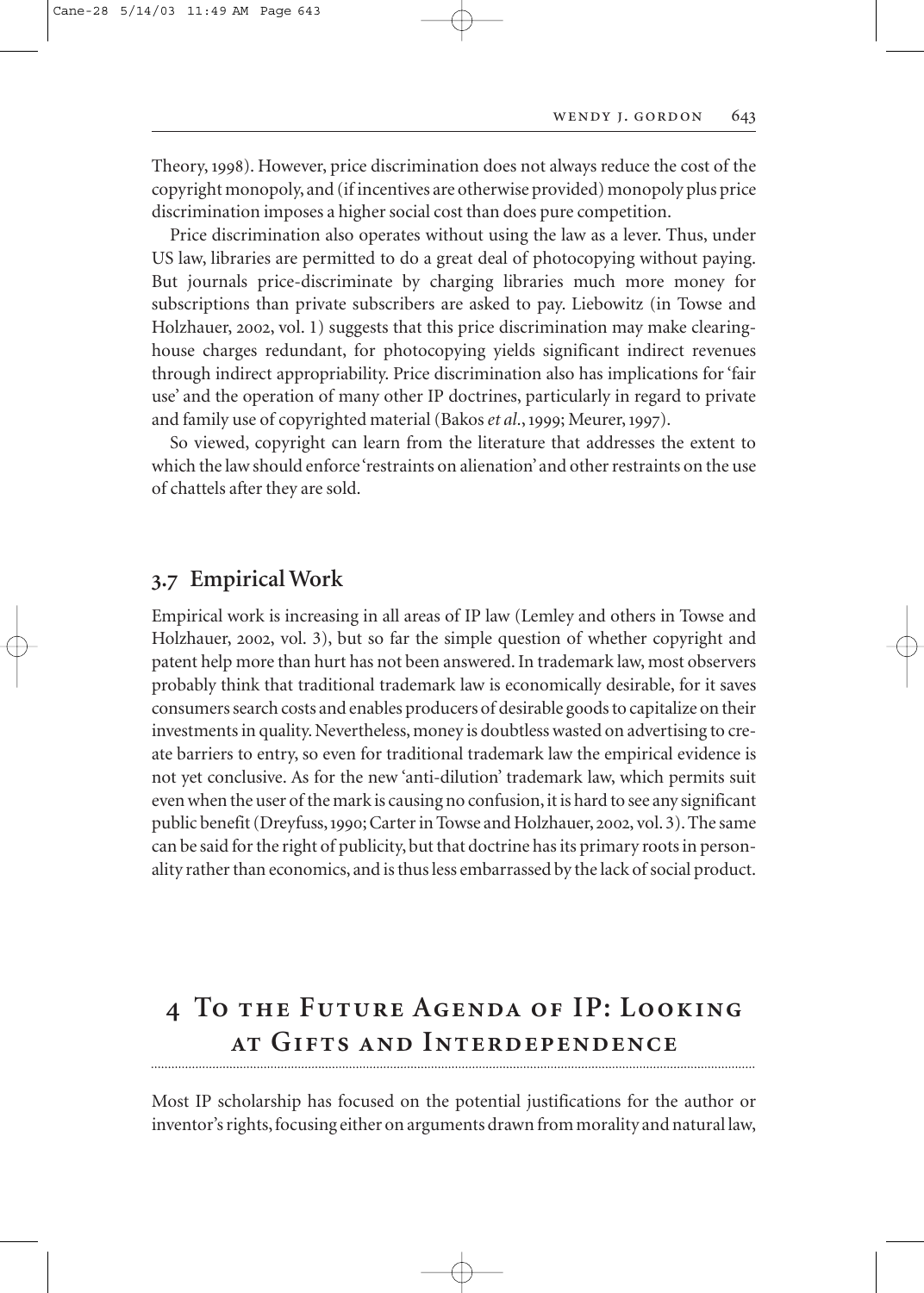or from consequentialism. Gradually, a shift is occurring toward investigating the negative consequences that can arise from overly enthusiastic grants of property.

For example, Eisenberg (in Dreyfuss *et al.*, 2001) has suggested that the culture of science may require, for full flowering, a free flow of information, and less balkanization than patent law will permit. (For a response to this suggestion, see Kieff, 2001) (collecting literature).) Mandeville (in Drahos, 1996) similarly suggests that for uncodified information, flows unblocked by exclusive rights may be necessary. Benkler (2002), Scotchmer (in Towse and Holzhauer, 2002), and others similarly explore arenas where economic welfare can be maximized by the lack of exclusivity. In other words, the very progress that patent law seeks to encourage may be undone by patent law itself.

Something similar may occur in the arts.Lewis Hyde in his evocative book,*The Gift*, suggests that an important part of the aesthetic process is the living relation between the artist and what she receives. The beauty of the physical world and the life within predecessor artists' work create in the receiving artist a sense of gratitude. The artist repays the gift by his own creation—so that gratitude becomes a catalyst (or better, a nutrient fluid) fostering new creativity. Hyde points out at least two things that can interfere with this necessary gratitude: monetary payment, and a sense of calculation. In my mind, the danger lies less in a need to pay, than in a need to calculate. Imagine a composer inspired by a book that she read as a child to make an opera of it. It is hard to imagine her genuine impulse of creativity surviving a process of calculating which children's book has the best cost-benefit ratio between license fee and likely revenue flow. Much writing from artists of all kinds indicates that those whose motivation is intrinsic are not fully free to calculate, to search for the cheapest license or the author's heir who does not object to his ancestor being reinterpreted and criticized.

Economists usually say there are two things distinctive about IP: that works of authorship and invention are not easily fenced, and that they can be used by large numbers of people without being used up. While the fencing notions have been well developed, a crucial area remains in need of more explicit theorizing: that is, the inexhaustibility of IP. Scholarship needs to move into analyzing that aspect on its own. My own intuition is that we need to spend more time thinking about the gift relationship and interdependence. What makes a community are the exchanges and reciprocity for which its members do not demand explicit and calculating payment. To demand too much payment may erode the sense of gratitude that is at the bottom of so many of our institutions, such as trust, and willingness to obey law.

Shareable goods are a traditional source of binding groups together: not only standard 'public goods' such as highways and defense, but also folk tales, art, songs, and symphonies. The same is true on the technological side: even to drink a glass of water is to benefit from generations before us that learned how to temper glass, how to direct liquid flows, how to disinfect. We can never pay for everything we have—but we may, if forced to pay too often for too much, begin to have the illusion that we have paid for everything. The illusion of independence is dangerous when we are in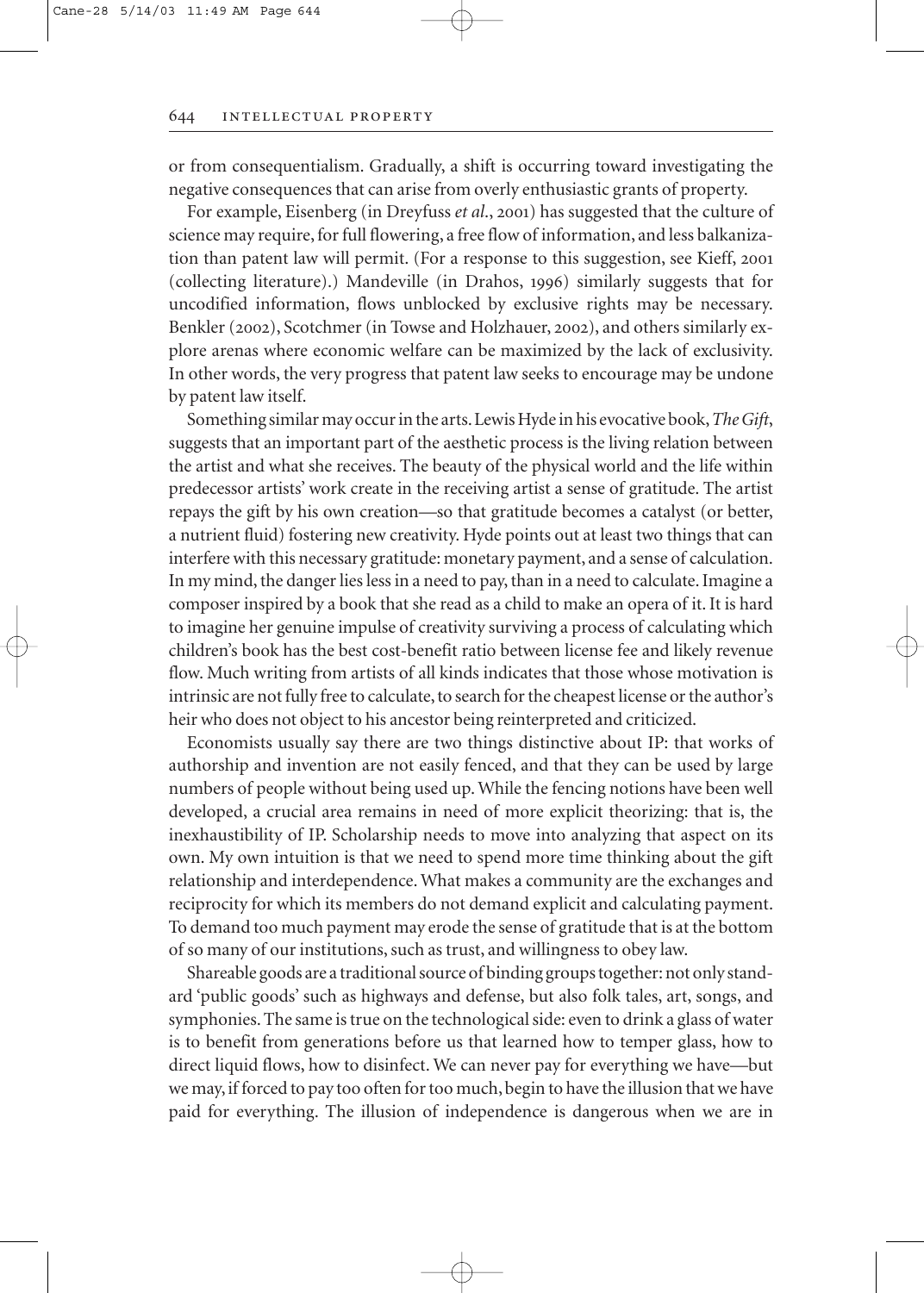reality interdependent. IP is a magnificent resource for building community, but the new movements to 'enclose' IP threaten to waste that potential. Even from a purely consequentialist perspective, therefore, the possibilities of gift relations need to be systematically explored.

### **References**

- Amabile, T. M., Collins, M. A., Conti, R., Phillips, E., Picariello, M., Ruscio, J., and Whitney, D. (). *Creativity in Context: Update to the Social Psychology of Creativity*, Boulder, Colo.: Westview Press.
- Bakos, Y., Brynjolfsson, E., and Lichtman, D. (). 'Shared Information Goods', *Journal of Law and Economics*, 42: 117–55.
- Benkler, Y. (). 'Coase's Penguin, or Linux and The Nature of the Firm', *Yale Law Journal*,  $(Winter)$ , 112: 369-446.
- Boyle, J. (). *Shamans, Software, and Spleens: Law and the Construction of the Information Society*, Cambridge, Mass.: Harvard University Press.
- Coombe,R.J.(forthcoming).'Commodity Culture,Private Censorship,Branded Environments, Global Trade Politics and Alternative Articulations: Intellectual Property as a Topic of Law and Society Research', in A. Sarat (ed.),*Companion Guide to Law and Society*, Oxford: Blackwell.

Cornish, W. (2002). 'The Author as Risk-Sharer', *Columbia Journal of Law and the Arts*, 26: 1–16.

- Demsetz, H. (1970). 'The Private Production of Public Goods', *Journal of Law and Economics*, 13: 293-306.
- Denicola, R. (1994). 'Institutional Publicity Rights: An Analysis of The Merchandising of Famous Trade Symbols', *North Carolina Law Review*, 62: 603-41 esp. 617-27.
- Drahos, P. ().*A Philosophy of Intellectual Property*, Aldershot: Dartmouth/Aldershot.
- ——(ed.) (). *Intellectual Property: The International Library of Essays in Law and Legal Theory, Second Series*, Aldershot: Ashgate/Dartmouth.
- Dreyfuss, R. C. (1990). 'Expressive Genericity: Trademarks as Language in the Pepsi Generation', *Notre Dame Law Review*, 65: 397–424.
- Zimmerman, D. L., and First, H. (eds.) (2001). *Expanding the Boundaries of Intellectual Property: Innovation Policy for the Knowledge Society*, Oxford and New York: Oxford University Press.
- Elkin-Koren, N., and Netanel, N. W. (eds.) (2002). *The Commodification of Information*, The Hague: Kluwer Law International.
- Ginsburg, J. (1990). A Tale of Two Copyrights: Literary Property in Revolutionary France and America', *Tulane Law Review*, 64: 991-1023.
- Gordon, W. J. (1993). 'A Property Right in Self-Expression: Equality and Individualism in the Natural Law of Intellectual Property', *Yale Law Journal*, 102: 1533-609.
- Heller, M. A., and Eisenberg, R. S. (1998). 'Can Patents Deter Innovation? The Anticommons in Biomedical Research', *Science*, 280: 698-701.
- Hughes, J. (1998). 'The Philosophy of Intellectual Property', *Georgetown Law Journal 77*: 287–365.
- Hyde, L. (1979). The Gift: Imagination and the Erotic Life of Property, New York: Vintage Books.
- Kase, F. J. (). *Copyright Thought in Continental Europe: A Selected Bibliography*, South Hackensack, NJ: Fred B. Rothman & Co.